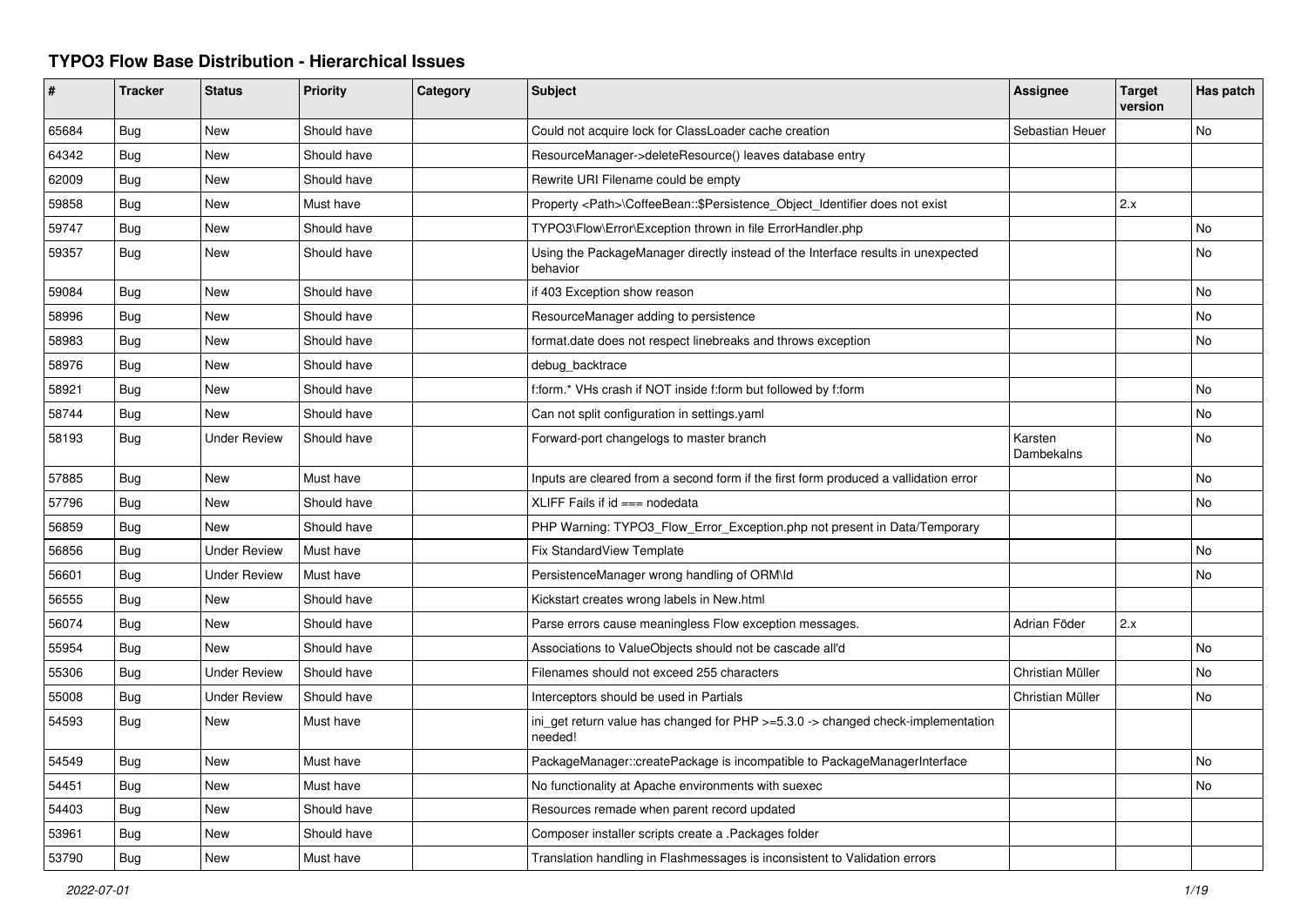| #     | <b>Tracker</b> | <b>Status</b>       | <b>Priority</b> | Category | <b>Subject</b>                                                                                                                                    | Assignee             | <b>Target</b><br>version | Has patch |
|-------|----------------|---------------------|-----------------|----------|---------------------------------------------------------------------------------------------------------------------------------------------------|----------------------|--------------------------|-----------|
| 53189 | <b>Bug</b>     | New                 | Should have     |          | Blog tutorial no longer works                                                                                                                     | <b>Philipp Maier</b> |                          | <b>No</b> |
| 52945 | <b>Bug</b>     | New                 | Should have     |          | Excluded classes should only be excluded from reflection but still autoloaded                                                                     |                      |                          | No        |
| 52938 | <b>Bug</b>     | New                 | Should have     |          | Resource stream wrapper doesn't work with foreign package                                                                                         |                      |                          |           |
| 52591 | <b>Bug</b>     | <b>New</b>          | Should have     |          | The Pagination Widget broken for joined objects                                                                                                   |                      |                          | No        |
| 52536 | <b>Bug</b>     | <b>Under Review</b> | Should have     |          | Errorclass not set if no property-attribute set                                                                                                   |                      |                          |           |
| 52526 | <b>Bug</b>     | New                 | Should have     |          | Unfinished programming of DateTime converter                                                                                                      |                      | 2.0.1                    |           |
| 52509 | <b>Bug</b>     | New                 | Should have     |          | Child-Object's Identifier get's lost on Form-Submission with Validation Error                                                                     |                      |                          |           |
| 52430 | <b>Bug</b>     | New                 | Should have     |          | Cannot convert from UUID to auto-increment ID                                                                                                     |                      |                          | No        |
| 52419 | <b>Bug</b>     | New                 | Should have     |          | Wrong PHPDocs notation for default value inline f:translate viewhelper                                                                            |                      | 2.0                      | No        |
| 51972 | <b>Bug</b>     | New                 | Should have     |          | Joins for every deep property constraint make cartesian selection                                                                                 | Adrian Föder         |                          | Yes       |
| 51811 | <b>Bug</b>     | New                 | Should have     |          | Improve session handle when the authenticated account is removed from persitance                                                                  | Dominique Feyer      |                          | Yes       |
| 50888 | <b>Bug</b>     | <b>Under Review</b> | Should have     |          | WSOD by changing name of section and if Fluid caches are generated                                                                                |                      |                          | No        |
| 50869 | <b>Bug</b>     | New                 | Could have      |          | key() invoked on object                                                                                                                           |                      |                          | No        |
| 50342 | <b>Bug</b>     | New                 | Could have      |          | PropertyMapper: Use of interface method before implementation check                                                                               |                      |                          | No        |
| 50255 | <b>Bug</b>     | New                 | Should have     |          | Different collations runnig migrate/update                                                                                                        |                      |                          |           |
| 50130 | <b>Bug</b>     | Needs<br>Feedback   | Should have     |          | Different fallback for php.exe on windows                                                                                                         |                      |                          |           |
| 49423 | <b>Bug</b>     | New                 | Must have       |          | Role name and packageKey are not accessible                                                                                                       |                      |                          | <b>No</b> |
| 49372 | <b>Bug</b>     | New                 | Should have     |          | ObjectConverter ignores implemented interface when mapping subtype                                                                                |                      |                          | <b>No</b> |
| 49038 | <b>Bug</b>     | New                 | Must have       |          | form select does not select the first item if prependOptionValue is used                                                                          |                      |                          | No        |
| 49011 | <b>Bug</b>     | <b>Under Review</b> | Should have     |          | Support executing TYPO3. Flow inside a PHAR                                                                                                       |                      |                          | No        |
| 48430 | <b>Bug</b>     | New                 | Should have     |          | Default validator-messages are not correctly formatted                                                                                            |                      |                          | No        |
| 48429 | <b>Bug</b>     | New                 | Should have     |          | Remove- and update-actions on repository are not persisted                                                                                        |                      |                          | No        |
| 47818 | <b>Bug</b>     | New                 | Must have       |          | Wrong link on Welcome screen                                                                                                                      |                      |                          |           |
| 47638 | Bug            | New                 | Should have     |          | Delete a ValueObject by its identity                                                                                                              |                      |                          |           |
| 47637 | Bug            | New                 | Should have     |          | Property with @ORM\Column(nullable=true,type="decimal",scale=2) results as type<br>"string" in Collection Objects and not as expected as "double" |                      |                          |           |
| 47601 | Bug            | New                 | Should have     |          | Template Path of Submodules contains lowercase Namespace                                                                                          |                      |                          |           |
| 47419 | <b>Bug</b>     | New                 | Must have       |          | Composer issues                                                                                                                                   |                      | 2.0.1                    |           |
| 47236 | <b>Bug</b>     | Needs<br>Feedback   | Should have     |          | Error at offset 6279 of 6338                                                                                                                      |                      |                          | No        |
| 47052 | <b>Bug</b>     | New                 | Should have     |          | Clear doctrine caches after migration applied                                                                                                     |                      |                          |           |
| 47006 | <b>Bug</b>     | <b>Under Review</b> | Should have     |          | widget identifier are not unique                                                                                                                  |                      |                          | No        |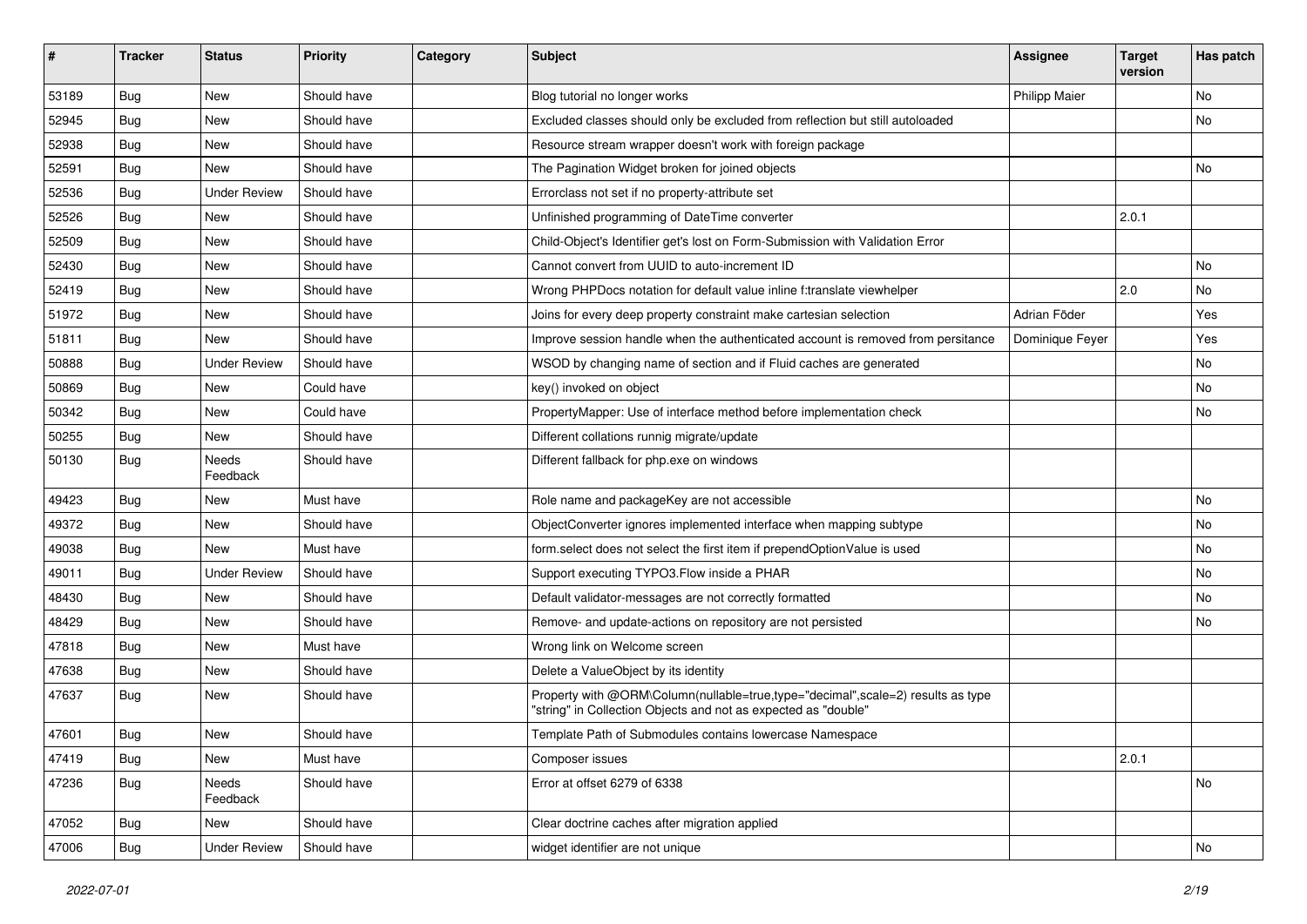| #     | <b>Tracker</b> | <b>Status</b>       | <b>Priority</b> | Category | <b>Subject</b>                                                                                       | <b>Assignee</b>        | <b>Target</b><br>version | Has patch |
|-------|----------------|---------------------|-----------------|----------|------------------------------------------------------------------------------------------------------|------------------------|--------------------------|-----------|
| 46689 | <b>Bug</b>     | <b>New</b>          | Must have       |          | The new ClassLoader swallows Fatal Errors                                                            | Marc Neuhaus           |                          | <b>No</b> |
| 46244 | Bug            | <b>Under Review</b> | Should have     |          | Remove call to PHP BINDIR in CoreCommandController                                                   |                        |                          |           |
| 46073 | <b>Bug</b>     | <b>Under Review</b> | Should have     |          | Scripts::executeCommand must be usable outsite of TYPO3.Flow                                         |                        |                          | <b>No</b> |
| 45669 | <b>Bug</b>     | New                 | Should have     |          | PersistentObjectConverter does not convert ValueObjects by __ identity                               |                        |                          | No        |
| 45413 | <b>Bug</b>     | <b>Under Review</b> | Should have     |          | Overriding boolean properties using Objects yaml is broken                                           |                        |                          |           |
| 45386 | <b>Bug</b>     | <b>New</b>          | Could have      |          | Package::buildArrayOfClassFiles tries to determine class names from file paths                       |                        |                          | No        |
| 45272 | Bug            | New                 | Should have     |          | Related Value Objects get deleted by default cascading                                               |                        |                          | No        |
| 44684 | <b>Bug</b>     | <b>New</b>          | Should have     |          | Authorization header redirect in .htaccess strips the Basic-prefix                                   |                        |                          |           |
| 44148 | Bug            | <b>New</b>          | Should have     |          | Documentation for executeCommand() needs clarification                                               |                        | 2.0.1                    | <b>No</b> |
| 43947 | <b>Bug</b>     | <b>New</b>          | Should have     |          | Redirect to login after Session timeout                                                              |                        |                          | <b>No</b> |
| 43621 | Bug            | <b>Under Review</b> | Must have       |          | Composer installer overwrites Settings.yaml.example                                                  | Karsten<br>Dambekalns  |                          | No        |
| 41843 | <b>Bug</b>     | <b>New</b>          | Should have     |          | Composer and rename issues (umbrella issue)                                                          |                        |                          |           |
| 41727 | Bug            | Accepted            | Should have     |          | @Flow\Identity and @ORM\InheritanceType("JOINED") can't be used together                             | Karsten<br>Dambekalns  |                          | No        |
| 41533 | <b>Bug</b>     | Needs<br>Feedback   | Should have     |          | Ignored object-validation in editAction when redirecting back from updateAction                      |                        |                          | <b>No</b> |
| 41148 | <b>Bug</b>     | <b>New</b>          | Must have       |          | Converting of ValueObjects                                                                           |                        |                          | <b>No</b> |
| 40824 | <b>Bug</b>     | Needs<br>Feedback   | Should have     |          | Modified action controller methods not detected properly                                             | Andreas Förthner       |                          | <b>No</b> |
| 38459 | Bug            | New                 | Must have       |          | Accessing a not present property/method should error verbosely                                       | Sebastian<br>Kurfuerst |                          |           |
| 38216 | <b>Bug</b>     | Needs<br>Feedback   | Should have     |          | Static method calls in reflected classes refer to _Original class                                    |                        |                          | <b>No</b> |
| 36634 | Bug            | <b>New</b>          | Should have     |          | Reconstituted entities do not have their properties set when initializeObject() is called            |                        |                          | <b>No</b> |
| 36633 | <b>Bug</b>     | <b>New</b>          | Should have     |          | Reconstituted entities should not have the FLOW3 Persistence clone property set                      |                        |                          | <b>No</b> |
| 35831 | <b>Bug</b>     | New                 | Must have       |          | Deleting or unpublishing of a resource deletes all published symlinks<br>(Web/_Resources/Persistent) |                        |                          | <b>No</b> |
| 34404 | <b>Bug</b>     | <b>New</b>          | Should have     |          | JsonView transformObject does not respect_descendAll configuration                                   |                        |                          | <b>No</b> |
| 33293 | <b>Bug</b>     | <b>New</b>          | Should have     |          | Injection to private variable results in injection of the the wrong class                            |                        |                          | No        |
| 32873 | Bug            | Accepted            | Must have       |          | Value changes for logged in account are not persisted due to session serialization                   | Karsten<br>Dambekalns  |                          | No        |
| 28554 | Bug            | New                 | Should have     |          | (v4) implement feature flag to disable caching                                                       |                        |                          | <b>No</b> |
| 28553 | <b>Bug</b>     | New                 | Should have     |          | improve XHProf test setup                                                                            |                        |                          | <b>No</b> |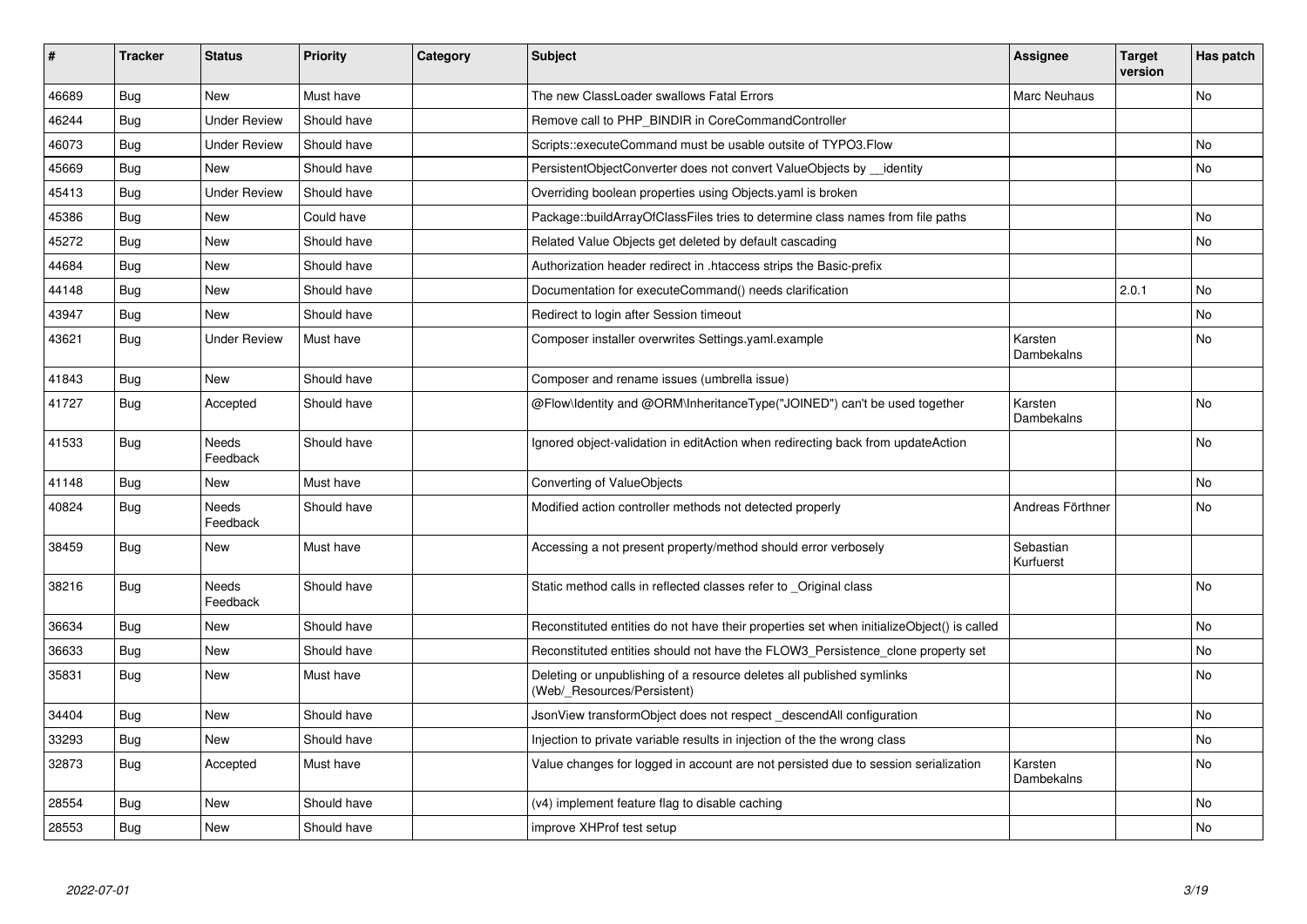| ∦     | <b>Tracker</b> | <b>Status</b>     | <b>Priority</b> | Category                         | Subject                                                                                                     | <b>Assignee</b>        | <b>Target</b><br>version | Has patch |
|-------|----------------|-------------------|-----------------|----------------------------------|-------------------------------------------------------------------------------------------------------------|------------------------|--------------------------|-----------|
| 28552 | <b>Bug</b>     | <b>New</b>        | Should have     |                                  | (v5) write ViewHelper test for compiled run; adjust functional test to do two passes<br>(uncached & cached) |                        |                          | No        |
| 28551 | <b>Bug</b>     | Accepted          | Should have     |                                  | (v4) backport VHTest                                                                                        | Sebastian<br>Kurfuerst |                          | No        |
| 28550 | Bug            | New               | Should have     |                                  | (v4) make widgets cacheable, i.e. not implement childnodeaccess interface                                   |                        |                          | No        |
| 28549 | <b>Bug</b>     | New               | Should have     |                                  | make widgets cacheable, i.e. not implement childnodeaccess interface                                        |                        |                          | No        |
| 27379 | <b>Bug</b>     | Needs<br>Feedback | Must have       |                                  | add check to clear the database at tearDown in testing                                                      |                        |                          | No        |
| 13045 | Bug            | <b>New</b>        | Should have     |                                  | Entity decode of strings are different between if-conditions and output of variable                         |                        |                          |           |
| 11039 | <b>Bug</b>     | Needs<br>Feedback | Must have       |                                  | Static object container injects properties to result of factory object                                      |                        |                          | No        |
| 58975 | Bug            | <b>New</b>        | Must have       | Documentation -                  | Fix command for Linux in Qucikstart documentation                                                           |                        |                          | No        |
| 57972 | Bug            | New               | Should have     | Documentation -                  | Missing @ManyToOne in example for resource                                                                  |                        |                          | No        |
| 46120 | <b>Bug</b>     | New               | Must have       | Documentation -                  | Important step missing in the installation chapter                                                          |                        |                          | No        |
| 45623 | <b>Bug</b>     | New               | Should have     | Documentation -                  | SQL error when calling TYPO3.Blog Setup controller                                                          |                        |                          | No        |
| 45249 | <b>Bug</b>     | New               | Must have       | Documentation -                  | Update composer project-create command listing                                                              |                        |                          | No        |
| 40802 | Bug            | Accepted          | Should have     | Documentation -                  | Documentation mistake (authentication)                                                                      | Karsten<br>Dambekalns  | 1.1.1                    | No        |
| 39414 | Bug            | New               | Should have     | Documentation -                  | Security Documentation                                                                                      |                        |                          | No        |
| 38004 | <b>Bug</b>     | Accepted          | Should have     | Documentation -                  | Missing CheatSheet folder for Getting Started manual                                                        | Karsten<br>Dambekalns  | 1.1.1                    | No        |
| 59878 | <b>Bug</b>     | New               | Must have       | Error Handler<br>Report -        | TYPO3\Flow\Core\Booting\Exception\SubProcessException thrown in file Scripts.php                            |                        | 1.1.1                    | No        |
| 59140 | Bug            | New               | -- undefined -- | Error Handler<br>Report -        | TYPO3\Flow\Error\Exception thrown in file ErrorHandler.php                                                  |                        |                          | No        |
| 59049 | Bug            | New               | Should have     | Error Handler<br>Report -        | TYPO3\Flow\Error\Exception thrown in file ErrorHandler.php                                                  |                        |                          | No        |
| 58894 | Bug            | New               | Must have       | Error Handler<br>Report -        | MySQL max key length exceeded during Neos setup                                                             |                        | 2.x                      | No        |
| 54381 | <b>Bug</b>     | New               | - undefined --  | Error Handler<br>Report -        | TYPO3\Flow\Core\Booting\Exception\SubProcessException thrown in file Scripts.php                            |                        |                          | No        |
| 53851 | <b>Bug</b>     | New               | -- undefined -- | <b>Error Handler</b><br>Report - | TYPO3\Flow\Core\Booting\Exception\SubProcessException thrown in file Scripts.php                            |                        |                          | No        |
| 52005 | <b>Bug</b>     | New               | Could have      | Error Handler<br>Report -        | TYPO3\Flow\Error\Exception thrown in file ErrorHandler.php                                                  |                        |                          | No        |
| 51704 | <b>Bug</b>     | New               | -- undefined -- | Error Handler<br>Report -        | TYPO3\Flow\Error\Exception thrown in file ErrorHandler.php                                                  |                        |                          | No        |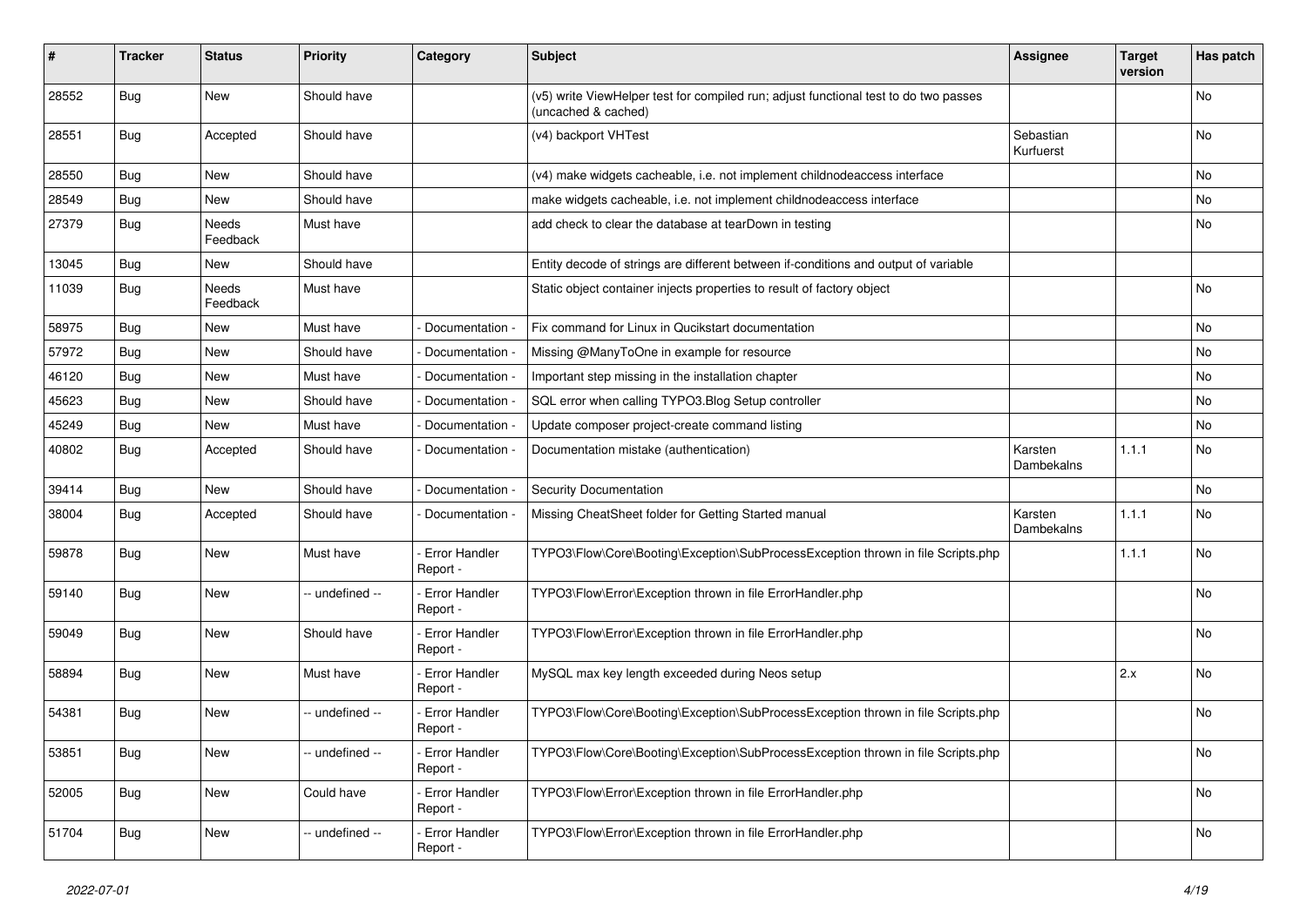| #     | <b>Tracker</b> | <b>Status</b>       | <b>Priority</b> | Category                  | <b>Subject</b>                                                                                                                         | <b>Assignee</b>       | <b>Target</b><br>version | Has patch |
|-------|----------------|---------------------|-----------------|---------------------------|----------------------------------------------------------------------------------------------------------------------------------------|-----------------------|--------------------------|-----------|
| 49801 | <b>Bug</b>     | New                 | -- undefined -- | Error Handler<br>Report - | TYPO3\Flow\Security\Exception\AccessDeniedException thrown in file<br>TYPO3_Flow_Security_Authorization_AccessDecisionVoterManager.php |                       |                          | <b>No</b> |
| 48873 | Bug            | <b>New</b>          | Should have     | Error Handler<br>Report - | Error when calling resourceManager->deleteResource on unpublished Resource                                                             |                       |                          | <b>No</b> |
| 37473 | <b>Bug</b>     | <b>New</b>          | Must have       | - Testing -               | Subsequent Exceptions related to Doctrine Entity Manager makes it snap shut                                                            |                       |                          | <b>No</b> |
| 51489 | <b>Bug</b>     | New                 | -- undefined -- | Annotations               | Doctrine\Common\Annotations\AnnotationException thrown in file<br>AnnotationException.php                                              |                       |                          | <b>No</b> |
| 58153 | <b>Bug</b>     | New                 | Should have     | <b>AOP</b>                | Session - Scope, Property with interface annotation fails at wakeup                                                                    |                       | 2.1                      | No        |
| 37571 | <b>Bug</b>     | <b>New</b>          | Must have       | <b>AOP</b>                | Inherited proxies fail when implementing __clone                                                                                       |                       |                          | <b>No</b> |
| 27045 | <b>Bug</b>     | New                 | Should have     | <b>AOP</b>                | Introduced properties are not available in the reflection service during a compile run                                                 |                       |                          |           |
| 2974  | Bug            | New                 | Must have       | <b>AOP</b>                | Aspect / Proxy Cache is not emptied automatically if an interface used for introduction<br>was modified                                | Robert Lemke          |                          |           |
| 53180 | <b>Bug</b>     | New                 | Must have       | <b>Build Process</b>      | InjectSettings doesnt work on inheritance (Level 2)                                                                                    |                       |                          |           |
| 54446 | <b>Bug</b>     | New                 | Should have     | Cache                     | Cache filebackend 'include once'                                                                                                       |                       |                          | No        |
| 53262 | <b>Bug</b>     | <b>New</b>          | Should have     | Cache                     | FileBakend have some race condition                                                                                                    | Dominique Feyer       |                          | Yes       |
| 40410 | <b>Bug</b>     | Needs<br>Feedback   | Should have     | Cache                     | Exception when using Apc, Memcached of Redis cache backend for reflection status<br>and object configuration                           | Karsten<br>Dambekalns |                          | <b>No</b> |
| 39699 | <b>Bug</b>     | Accepted            | Should have     | Cache                     | SQL DDL for TYPO3\FLOW3\Cache\Backend\PdoBackend                                                                                       | Karsten<br>Dambekalns |                          | <b>No</b> |
| 32707 | <b>Bug</b>     | Accepted            | Must have       | Cache                     | <b>Bad Bad FileBackend</b>                                                                                                             | Karsten<br>Dambekalns | 2.0.1                    | No        |
| 45041 | <b>Bug</b>     | New                 | Must have       | Command                   | Set file permissions doesnt work                                                                                                       |                       | 2.0.1                    | No        |
| 33465 | Bug            | <b>New</b>          | Should have     | Command                   | Some vital commands to recover the system fail when recovery is needed                                                                 |                       |                          | <b>No</b> |
| 48596 | <b>Bug</b>     | <b>Under Review</b> | Should have     | Configuration             | Ignored Tags configuration should be easier to configure from packages                                                                 | Alexander Berl        |                          | No        |
| 56544 | <b>Bug</b>     | New                 | Must have       | Core                      | FLOW Exception on tar package inclusion via composer                                                                                   |                       |                          | <b>No</b> |
| 54181 | <b>Bug</b>     | New                 | Could have      | Core                      | Use date default timezone get() instead of ini get('date.timezone')                                                                    |                       |                          | Yes       |
| 52909 | <b>Bug</b>     | New                 | Should have     | Core                      | Class Loader fallback to non-proxy hides fatal errors                                                                                  |                       |                          | <b>No</b> |
| 51809 | <b>Bug</b>     | <b>Under Review</b> | Must have       | Core                      | Commit "[BUGFIX] Published resources don't support symlinks" produces an fatal<br>error on Windows                                     | Adrian Föder          | 2.0.1                    | No        |
| 51312 | <b>Bug</b>     | New                 | Should have     | Core                      | Default php error handler generates warning (when loading<br>TYPO3\Flow\Error\Exception class)                                         |                       | 2.0                      | No        |
| 51239 | <b>Bug</b>     | <b>Under Review</b> | Must have       | Core                      | AbstractViewHelper use incorrect method signature for "\$this->systemLogger->log()"                                                    | Adrian Föder          |                          | Yes       |
| 51120 | <b>Bug</b>     | New                 | Must have       | Core                      | \TYPO3\Flow\Core\Booting::buildSubprocessCommand - wrong command if passed<br>more than one parameters                                 |                       |                          | No        |
| 50080 | <b>Bug</b>     | Needs<br>Feedback   | Should have     | Core                      | Broken concept for CLI/Web separation                                                                                                  | Karsten<br>Dambekalns |                          | No        |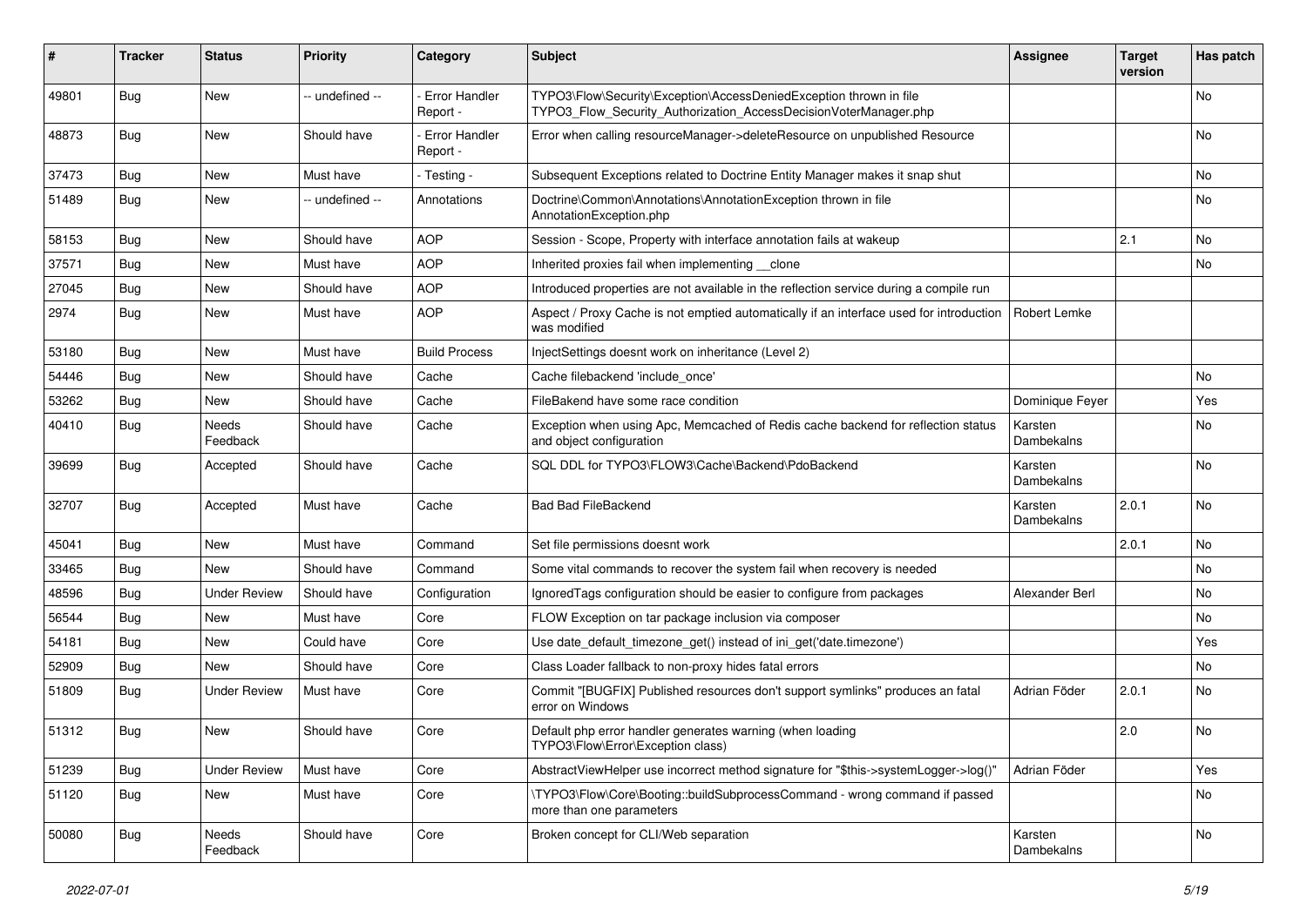| #     | <b>Tracker</b> | <b>Status</b>       | <b>Priority</b> | Category      | <b>Subject</b>                                                                                                       | <b>Assignee</b>        | <b>Target</b><br>version | Has patch |
|-------|----------------|---------------------|-----------------|---------------|----------------------------------------------------------------------------------------------------------------------|------------------------|--------------------------|-----------|
| 47487 | Bug            | New                 | Should have     | Core          | Functional test classes in package without classes are not compiled                                                  |                        | 2.0.1                    | <b>No</b> |
| 43541 | <b>Bug</b>     | <b>New</b>          | Should have     | Core          | Incomplete classes path detection for PSR-0                                                                          |                        | 2.0.1                    | <b>No</b> |
| 42520 | Bug            | New                 | Must have       | Core          | Cache must be flushed globally for package state changes                                                             |                        |                          | No        |
| 39990 | <b>Bug</b>     | <b>New</b>          | Should have     | Core          | Same form twice in one template: hidden fields for empty values are only rendered<br>once                            |                        |                          | <b>No</b> |
| 39096 | Bug            | New                 | Should have     | Core          | Unnecessary compile invoked in non production context?                                                               |                        | 2.0.1                    | <b>No</b> |
| 33551 | <b>Bug</b>     | <b>New</b>          | Must have       | Core          | View helper values break out of a partial scope                                                                      | Sebastian<br>Kurfuerst |                          | No        |
| 32574 | <b>Bug</b>     | Accepted            | Should have     | Core          | FLOW3 enters fork bombs when using cgi-fcgi vs cli                                                                   | Karsten<br>Dambekalns  |                          | <b>No</b> |
| 27607 | Bug            | <b>New</b>          | Must have       | Core          | Make Fluid comparisons work when first element is STRING, second is NULL.                                            |                        |                          | <b>No</b> |
| 12863 | <b>Bug</b>     | New                 | Should have     | Core          | Attributes of a viewhelper can't contain a '-'                                                                       | Sebastian<br>Kurfuerst |                          | No        |
| 3481  | Bug            | New                 | Should have     | Core          | Use ViewHelperVariableContainer in PostParseFacet                                                                    |                        |                          | No        |
| 35868 | <b>Bug</b>     | On Hold             | Must have       | Environment   | Unstable condition in Utility\Environment                                                                            | Karsten<br>Dambekalns  |                          | <b>No</b> |
| 51763 | Bug            | <b>New</b>          | Should have     | Http          | HttpRequest always returns content of the current request                                                            |                        |                          | <b>No</b> |
| 47073 | Bug            | New                 | Must have       | Http          | Cookie causes Error after Update                                                                                     |                        |                          | No        |
| 46066 | Bug            | <b>New</b>          | Should have     | 118n          | Currency formatter uses wrong format for ISO 4217 currency codes                                                     |                        |                          | No        |
| 44361 | Bug            | <b>New</b>          | Should have     | 118n          | TYPO3\Flow\I18n\Formatter\DatetimeFormatter - caching DATETIME type                                                  |                        | 2.0.1                    | No        |
| 33024 | <b>Bug</b>     | Accepted            | Must have       | 118n          | Exception when validating a float in a Model with the Number validator                                               | Karsten<br>Dambekalns  |                          | <b>No</b> |
| 54744 | Bug            | <b>New</b>          | Should have     | Log           | System.log contains many NOTICE Flow The argument "workspace" declared in<br>pointcut does not exist in method TYPO3 |                        |                          | <b>No</b> |
| 48532 | Bug            | <b>Under Review</b> | Should have     | <b>MVC</b>    | JsonView Configuration behaves differently for arrays and objects                                                    | Alexander Berl         |                          | <b>No</b> |
| 44186 | Bug            | New                 | Should have     | <b>MVC</b>    | Request does not accept custom Content-Type                                                                          |                        | 2.0.1                    | No        |
| 44185 | Bug            | New                 | Should have     | <b>MVC</b>    | XML body always need a root node                                                                                     |                        | 2.0.1                    | <b>No</b> |
| 44184 | Bug            | New                 | Should have     | <b>MVC</b>    | Request arguments are not merged correctly for single object actions                                                 |                        | 2.0.1                    | No        |
| 39674 | Bug            | New                 | Should have     | <b>MVC</b>    | \TYPO3\FLOW3\var_dump behaves weird in controller actions doing return                                               |                        |                          | No        |
| 30424 | <b>Bug</b>     | New                 | Must have       | <b>MVC</b>    | Forward object arguments with changes                                                                                |                        |                          |           |
| 58773 | <b>Bug</b>     | Accepted            | Should have     | MVC - Routing | Improve NoMatchingRouteException                                                                                     | Bastian<br>Waidelich   |                          | No        |
| 58494 | <b>Bug</b>     | Needs<br>Feedback   | Must have       | MVC - Routing | Inifinite redirects if index.php presents in URI                                                                     | Bastian<br>Waidelich   |                          | No        |
| 53350 | Bug            | Accepted            | Should have     | MVC - Routing | Trying to create a Link in an Template in CLI Context should provide a helpful<br>exception                          | Bastian<br>Waidelich   |                          | No        |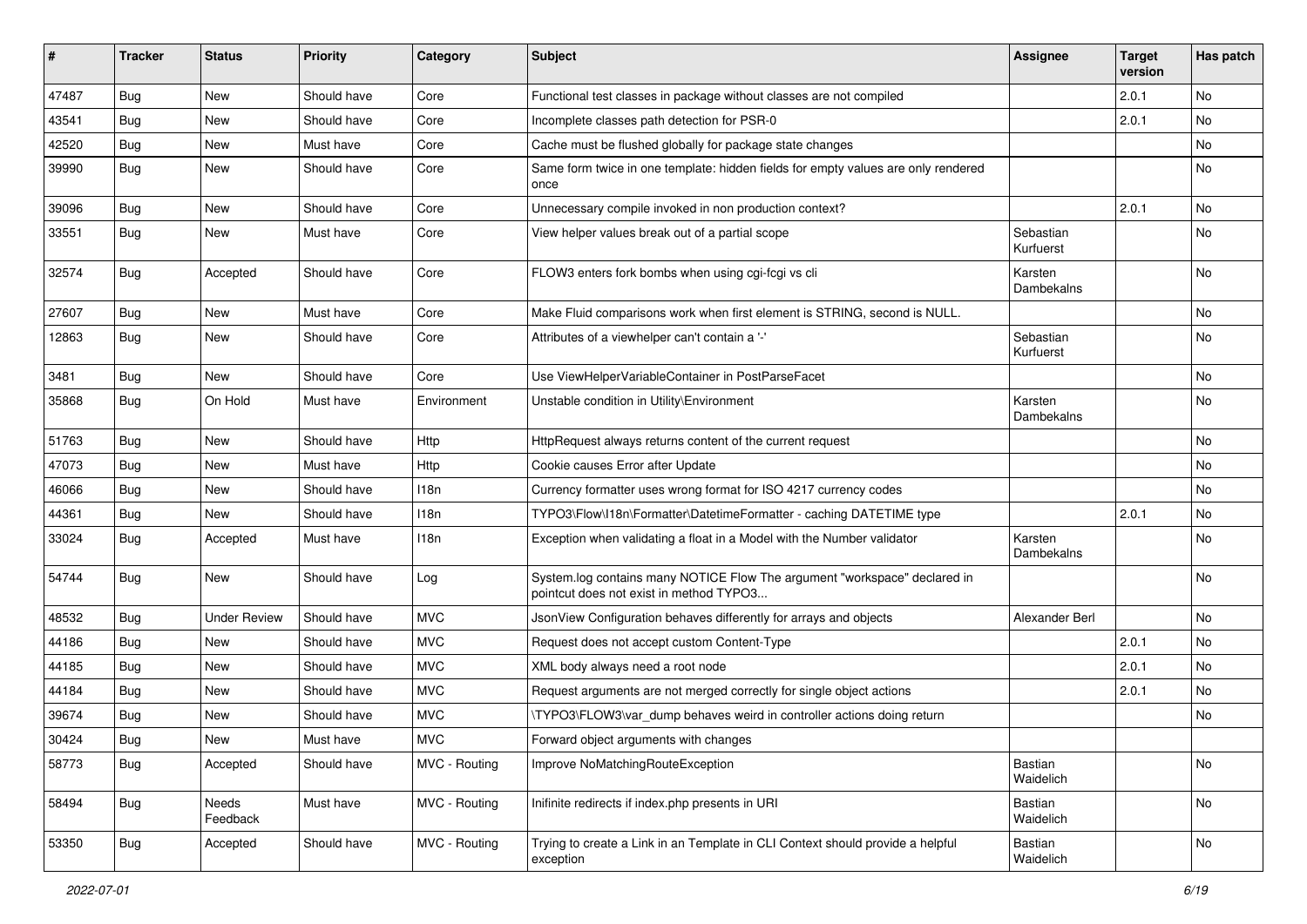| #     | <b>Tracker</b> | <b>Status</b>       | <b>Priority</b> | Category      | <b>Subject</b>                                                                                              | <b>Assignee</b>              | <b>Target</b><br>version | Has patch |
|-------|----------------|---------------------|-----------------|---------------|-------------------------------------------------------------------------------------------------------------|------------------------------|--------------------------|-----------|
| 50395 | Bug            | Accepted            | Should have     | MVC - Routing | Route cache caches routes for non dispatchable requests                                                     | Bastian<br>Waidelich         |                          | <b>No</b> |
| 45917 | Bug            | New                 | Should have     | MVC - Routing | RoutePartHandler transliteration must be improved                                                           |                              |                          | <b>No</b> |
| 45405 | Bug            | Accepted            | Should have     | MVC - Routing | Uncaught Exception in DynamicRoutePart                                                                      | Bastian<br>Waidelich         |                          | <b>No</b> |
| 53224 | <b>Bug</b>     | <b>New</b>          | Should have     | Object        | Constructor in subclass breaks call chain leading to missing identifier / uuid                              |                              |                          | <b>No</b> |
| 47331 | Bug            | Accepted            | Must have       | Object        | ObjectManager shutdown with Dependency Injection Proxy causes fatal errors                                  |                              | 2.0.1                    | No        |
| 46974 | Bug            | Accepted            | Should have     | Object        | Original and Proxy class in one file makes it difficult to reach 100% code coverage for<br>functional tests | Christian Müller             |                          | No        |
| 46716 | <b>Bug</b>     | <b>New</b>          | Must have       | Object        | Empty class names in Dependencylnjection proxy code when using Caches /<br>Factory-created dependencies     |                              | 2.0.1                    | <b>No</b> |
| 42101 | Bug            | <b>New</b>          | Must have       | Object        | Proxyclasses are not rebuild in Development context unless cache is empty                                   |                              | 2.0.1                    | No        |
| 40283 | Bug            | <b>New</b>          | Should have     | Object        | New constructor in grandparent class not called                                                             |                              |                          | <b>No</b> |
| 35083 | Bug            | New                 | Should have     | Object        | involving SecurityContext in Widget's __wakeup situation leads to an exception                              |                              |                          | No        |
| 31210 | Bug            | <b>New</b>          | Must have       | Object        | constructor of proxy class not compatible with interfaces defening a constructor                            |                              |                          | No        |
| 27088 | Bug            | On Hold             | Should have     | Object        | initializeObject() is called too early when reconstructing entities                                         |                              |                          | No        |
| 25988 | Bug            | New                 | Should have     | Object        | Useless proxies are built for some classes                                                                  |                              |                          |           |
| 57437 | Bug            | <b>New</b>          | Should have     | Package       | Composer package replacement is not supported                                                               |                              |                          | No        |
| 54458 | Bug            | <b>New</b>          | Should have     | Package       | Missing Version Number in packages                                                                          |                              |                          | No        |
| 53620 | Bug            | <b>New</b>          | Should have     | Package       | Move Classes/TYPO3/Flow/Composer to own Package                                                             |                              |                          | <b>No</b> |
| 47858 | <b>Bug</b>     | Needs<br>Feedback   | Should have     | Package       | Remove .htaccess from Composer Installer Essentials                                                         | Christopher<br><b>Hlubek</b> | 2.0.1                    | <b>No</b> |
| 59442 | Bug            | <b>Under Review</b> | Should have     | Persistence   | Composite primary keys including foreign entity don't work                                                  |                              |                          | No        |
| 59366 | Bug            | <b>Under Review</b> | Should have     | Persistence   | fix* lifecycle callbacks should not be registered for unproxied entities                                    |                              |                          | <b>No</b> |
| 59322 | Bug            | <b>New</b>          | Should have     | Persistence   | Mssing field exception should show missing migrations as well                                               |                              |                          | No        |
| 56573 | <b>Bug</b>     | New                 | Should have     | Persistence   | Converting by Flow\Identity                                                                                 |                              |                          | <b>No</b> |
| 54046 | <b>Bug</b>     | <b>New</b>          | Must have       | Persistence   | Removal of ValueObjects from a ManyToMany relationship is not possible                                      |                              | 2.1                      | <b>No</b> |
| 52014 | Bug            | New                 | Should have     | Persistence   | Migration makes fields NOT NULL even though not true                                                        |                              |                          | No        |
| 51188 | Bug            | <b>New</b>          | Should have     | Persistence   | Doctrine does not respect AOP-injected properties                                                           |                              |                          | No        |
| 46010 | Bug            | New                 | Should have     | Persistence   | Generating a DiscriminatorMap with base class in different namespace does not work                          |                              |                          | No        |
| 45640 | <b>Bug</b>     | New                 | Could have      | Persistence   | Every relation is set to cascade=all if the related entity is no aggregate root                             |                              |                          | <b>No</b> |
| 44244 | Bug            | New                 | Should have     | Persistence   | defaultOrderings aren't applied on related objects                                                          |                              |                          | No        |
| 43967 | Bug            | <b>New</b>          | Should have     | Persistence   | Error in evaluating orphanRemoval in Flow Annotation driver                                                 |                              |                          | No        |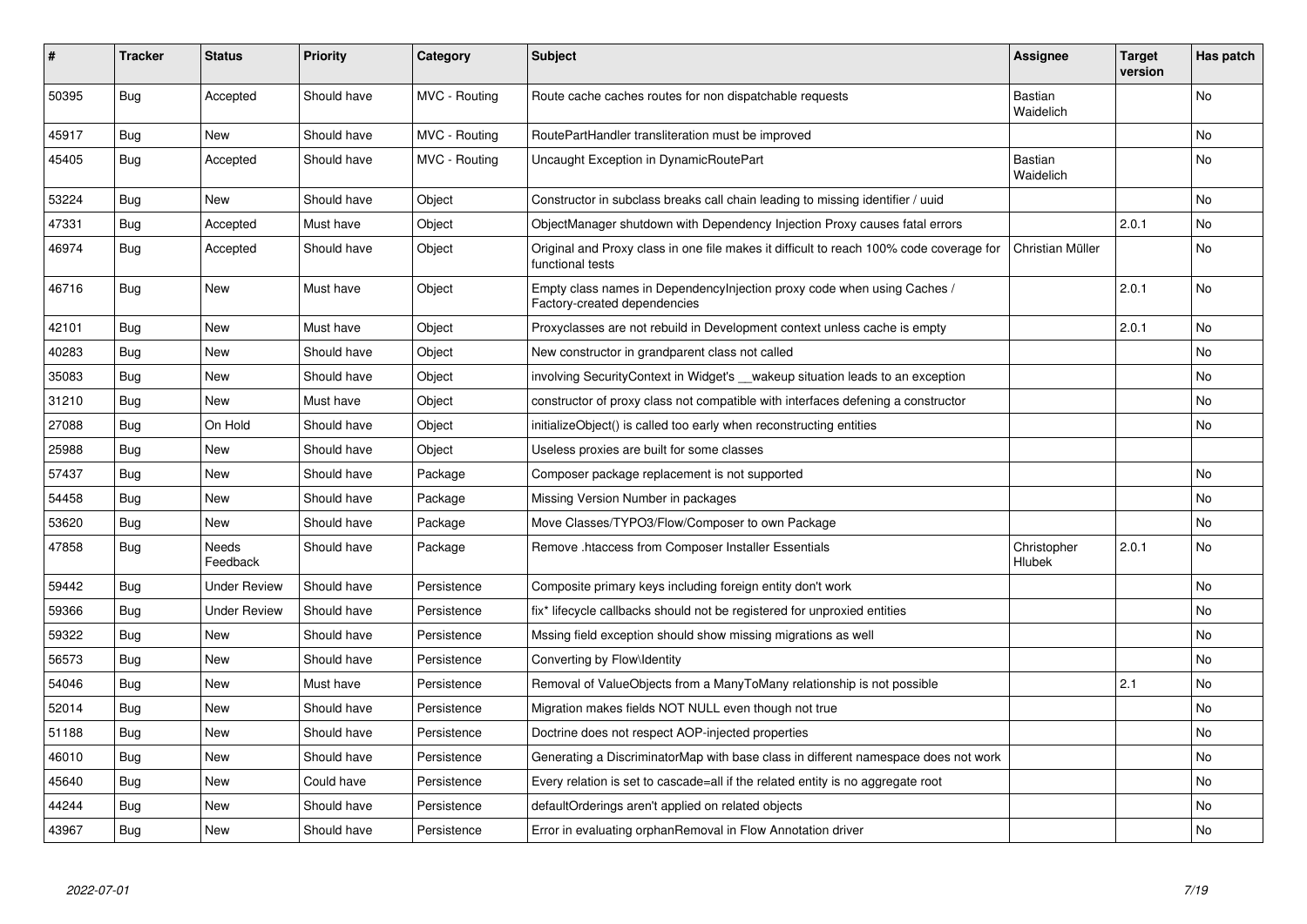| #     | <b>Tracker</b> | <b>Status</b>            | <b>Priority</b> | Category    | <b>Subject</b>                                                                                                                                          | <b>Assignee</b>        | <b>Target</b><br>version | Has patch |
|-------|----------------|--------------------------|-----------------|-------------|---------------------------------------------------------------------------------------------------------------------------------------------------------|------------------------|--------------------------|-----------|
| 43192 | <b>Bug</b>     | Accepted                 | Should have     | Persistence | findByIdentifier() for non-persisted objects not working for custom identifier properties                                                               | Karsten<br>Dambekalns  |                          | No        |
| 43190 | Bug            | Accepted                 | Should have     | Persistence | Misleading exception message for incompatible database structure                                                                                        | Karsten<br>Dambekalns  | 2.0.1                    | No        |
| 37354 | <b>Bug</b>     | Accepted                 | Should have     | Persistence | Do not apply generate Value Hash() and generate Uuid() if custom identifier is used                                                                     | Karsten<br>Dambekalns  |                          | No        |
| 37352 | Bug            | <b>Under Review</b>      | Must have       | Persistence | generateValueHash() should use getIdentifierByObject()                                                                                                  | Karsten<br>Dambekalns  |                          | No        |
| 36804 | Bug            | <b>New</b>               | Should have     | Persistence | Orphaned entities within aggregates are not removed                                                                                                     |                        |                          | <b>No</b> |
| 36495 | <b>Bug</b>     | <b>New</b>               | Should have     | Persistence | HTTP Response is sent before persistence preventing Exceptions to be displayed on<br>redirect                                                           |                        |                          | No        |
| 34879 | Bug            | Accepted                 | Must have       | Persistence | Proxied object is not update()able                                                                                                                      | Karsten<br>Dambekalns  |                          | No        |
| 29425 | Bug            | <b>New</b>               | Should have     | Persistence | Deletion of a blog post with resources fails with FK constraint error                                                                                   |                        |                          |           |
| 28016 | Bug            | <b>Needs</b><br>Feedback | Should have     | Persistence | Cascade remove of cleared ArrayCollection                                                                                                               | Karsten<br>Dambekalns  |                          | No        |
| 13559 | <b>Bug</b>     | Accepted                 | Should have     | Persistence | ObjectSerializer failes with persistent objects within arrays                                                                                           | Karsten<br>Dambekalns  |                          | <b>No</b> |
| 59023 | Bug            | <b>New</b>               | Should have     | Property    | BooleanConverter should not convert empty values to boolean                                                                                             |                        |                          | No        |
| 56107 | Bug            | <b>New</b>               | Should have     | Property    | Property mapping configuration only supports one wildcard at a time                                                                                     |                        |                          | No.       |
| 49566 | Bug            | New                      | Should have     | Property    | NULL source values are not handled correctly                                                                                                            | Adrian Föder           |                          | No        |
| 37292 | Bug            | <b>Under Review</b>      | Should have     | Property    | PropertyMappingConfiguration::mapUnknownProperties is not passed down to<br>Subconfiguration                                                            | Sebastian<br>Kurfuerst |                          | Yes       |
| 34134 | <b>Bug</b>     | Needs<br>Feedback        | Should have     | Property    | PropertyMapper throws unnecessary exception                                                                                                             | Christian Müller       |                          | Yes       |
| 53533 | Bug            | <b>New</b>               | Should have     | Reflection  | Class reflection assumes reverse PSR-0, can lead to fail in autoloader                                                                                  |                        |                          | <b>No</b> |
| 51847 | Bug            | New                      | Should have     | Reflection  | Overiding controller actions with other required parameter sets results in fatal error.                                                                 |                        | 2.x                      | No        |
| 47325 | <b>Bug</b>     | <b>Under Review</b>      | Should have     | Reflection  | ReflectionData and classSchema caches need not be freezable                                                                                             |                        | 2.0.1                    | No        |
| 39791 | Bug            | <b>New</b>               | Must have       | Reflection  | Reflection data of old aspect is not removed                                                                                                            |                        | 1.1.1                    | No        |
| 31002 | Bug            | New                      | Should have     | Reflection  | Generated __sleep method handles static properties as members.                                                                                          |                        |                          |           |
| 10678 | <b>Bug</b>     | New                      | Must have       | Reflection  | ReflectionService doesn't reflect methods of child classes correctly when they get<br>reflected before their parent class in the initialization process |                        |                          |           |
| 57815 | <b>Bug</b>     | New                      | Should have     | Resource    | Invalid resources are saved in the persistent resources folder                                                                                          |                        |                          | No        |
| 47950 | <b>Bug</b>     | New                      | Should have     | Resource    | import of remote resources                                                                                                                              |                        | 2.0.1                    | No        |
| 42888 | <b>Bug</b>     | Needs<br>Feedback        | Should have     | Resource    | ResourceManager chokes on non existing files                                                                                                            |                        |                          | No        |
| 41496 | <b>Bug</b>     | New                      | Must have       | Resource    | Upload identical Resources, deleting fails                                                                                                              |                        |                          | No        |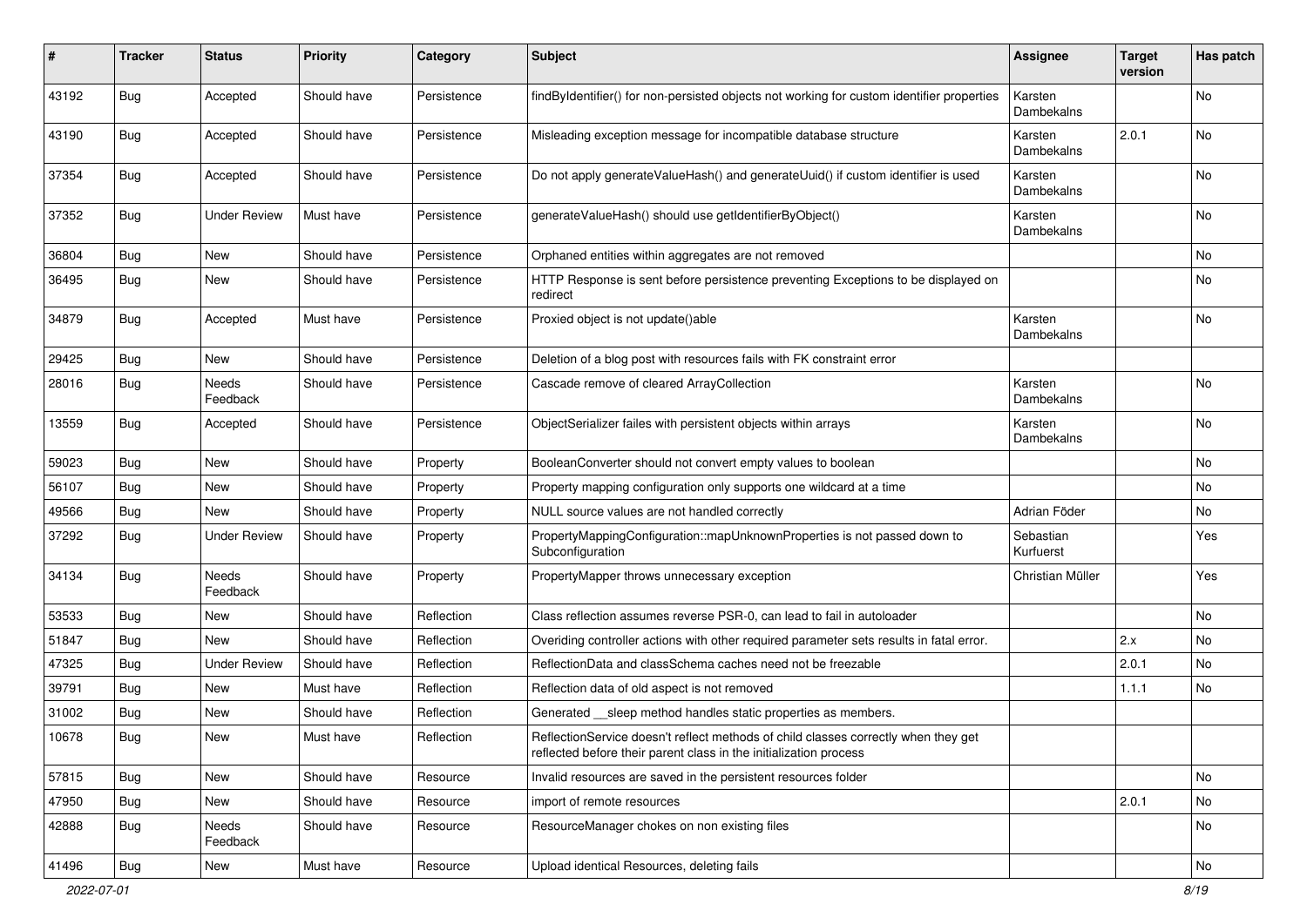| ∦     | <b>Tracker</b> | <b>Status</b>       | <b>Priority</b> | Category | <b>Subject</b>                                                                                                               | <b>Assignee</b>       | <b>Target</b><br>version | Has patch |
|-------|----------------|---------------------|-----------------|----------|------------------------------------------------------------------------------------------------------------------------------|-----------------------|--------------------------|-----------|
| 27721 | Bug            | Needs<br>Feedback   | Should have     | Resource | Permissions of uploaded resources not correct                                                                                | Karsten<br>Dambekalns |                          | No        |
| 58927 | <b>Bug</b>     | New                 | Should have     | Security | Overlapping ressouce definitions in Policy yaml resolved incorrectly                                                         |                       | 2.1                      | <b>No</b> |
| 58852 | Bug            | New                 | Should have     | Security | TYPO3\Flow\Security\Exception\AccessDeniedException should clarify which action<br>fails to execute                          |                       |                          | No        |
| 57541 | Bug            | <b>Under Review</b> | Must have       | Security | Content Security: operands work intrinsically differently in Rewrite and Manual check                                        |                       |                          | No        |
| 54589 | <b>Bug</b>     | <b>New</b>          | Should have     | Security | Role parent is not removed from roles MM table                                                                               |                       |                          | <b>No</b> |
| 54146 | <b>Bug</b>     | New                 | Should have     | Security | Different sorting of arguments in ACL Patterns doesnt work                                                                   | Christian Müller      |                          | No        |
| 49780 | <b>Bug</b>     | <b>New</b>          | Should have     | Security | Roles are not synchronized                                                                                                   |                       |                          | <b>No</b> |
| 49373 | <b>Bug</b>     | New                 | Must have       | Security | Methods policy with key "Controllers" is ignored                                                                             |                       |                          | No        |
| 48898 | <b>Bug</b>     | New                 | Must have       | Security | configuration for roles fails if one of Policy yaml files contain empty "roles array"                                        | Christian Müller      | 2.0.1                    | No        |
| 47429 | Bug            | New                 | Should have     | Security | Global policy files no longer allowed                                                                                        |                       |                          | No        |
| 45611 | <b>Bug</b>     | New                 | Could have      | Security | Destruction of session after logout should be configurable                                                                   |                       |                          | No        |
| 42606 | <b>Bug</b>     | New                 | Must have       | Security | Content Security with nested objects                                                                                         |                       |                          | <b>No</b> |
| 42601 | <b>Bug</b>     | <b>Under Review</b> | Must have       | Security | Content Security: QOM rewriting is omitted if used in certain cases in an Action<br>Controller                               | Robert Lemke          | 2.0.1                    | No        |
| 41029 | Bug            | Accepted            | Should have     | Security | Method security is also evaluating abstract classes                                                                          | Karsten<br>Dambekalns |                          | No        |
| 36508 | Bug            | <b>New</b>          | Should have     | Security | AuthenticationProvider Request Patterns                                                                                      |                       |                          | No        |
| 35720 | Bug            | New                 | Must have       | Security | Access denied Exception for widget links to actions with a policy                                                            |                       |                          | <b>No</b> |
| 33078 | <b>Bug</b>     | New                 | Should have     | Security | No Redirect to Login                                                                                                         |                       |                          | No        |
| 33055 | <b>Bug</b>     | New                 | Must have       | Security | AccessDeniedException instead of WebRedirect                                                                                 |                       |                          | <b>No</b> |
| 32869 | <b>Bug</b>     | New                 | Must have       | Security | Security config tokenClass doesnt throw exception if not found the class                                                     |                       |                          | No        |
| 32425 | <b>Bug</b>     | Accepted            | Must have       | Security | IpAddressRange methods not completly implemented                                                                             | Karsten<br>Dambekalns |                          | Yes       |
| 32105 | <b>Bug</b>     | New                 | Must have       | Security | Ignore Validation ignored if ACL is set for this controller action                                                           |                       |                          | <b>No</b> |
| 30425 | Bug            | New                 | Should have     | Security | New methods are not updated in Policies during Development                                                                   |                       |                          |           |
| 28319 | Bug            | Needs<br>Feedback   | Should have     | Security | Access denied will be logged at the wrong location in nested calls                                                           |                       |                          | No        |
| 27798 | <b>Bug</b>     | Accepted            | Must have       | Security | CSRF protection not working for forms in a plugin                                                                            |                       | 2.0.1                    | No        |
| 57374 | <b>Bug</b>     | New                 | Should have     | Session  | Persisted entities saved in session are not resolved                                                                         |                       | 2.x                      | No        |
| 55937 | Bug            | New                 | Must have       | Session  | FlashMessage queue is lost                                                                                                   |                       |                          | No        |
| 46210 | <b>Bug</b>     | Needs<br>Feedback   | Should have     | Session  | securityContext->getParty() in the initializeObject() method of a session-Scope object<br>throws exception on second request |                       |                          | No        |
| 46097 | <b>Bug</b>     | New                 | Must have       | Session  | Logged in user gets session of an other logged in user                                                                       | Robert Lemke          |                          | No        |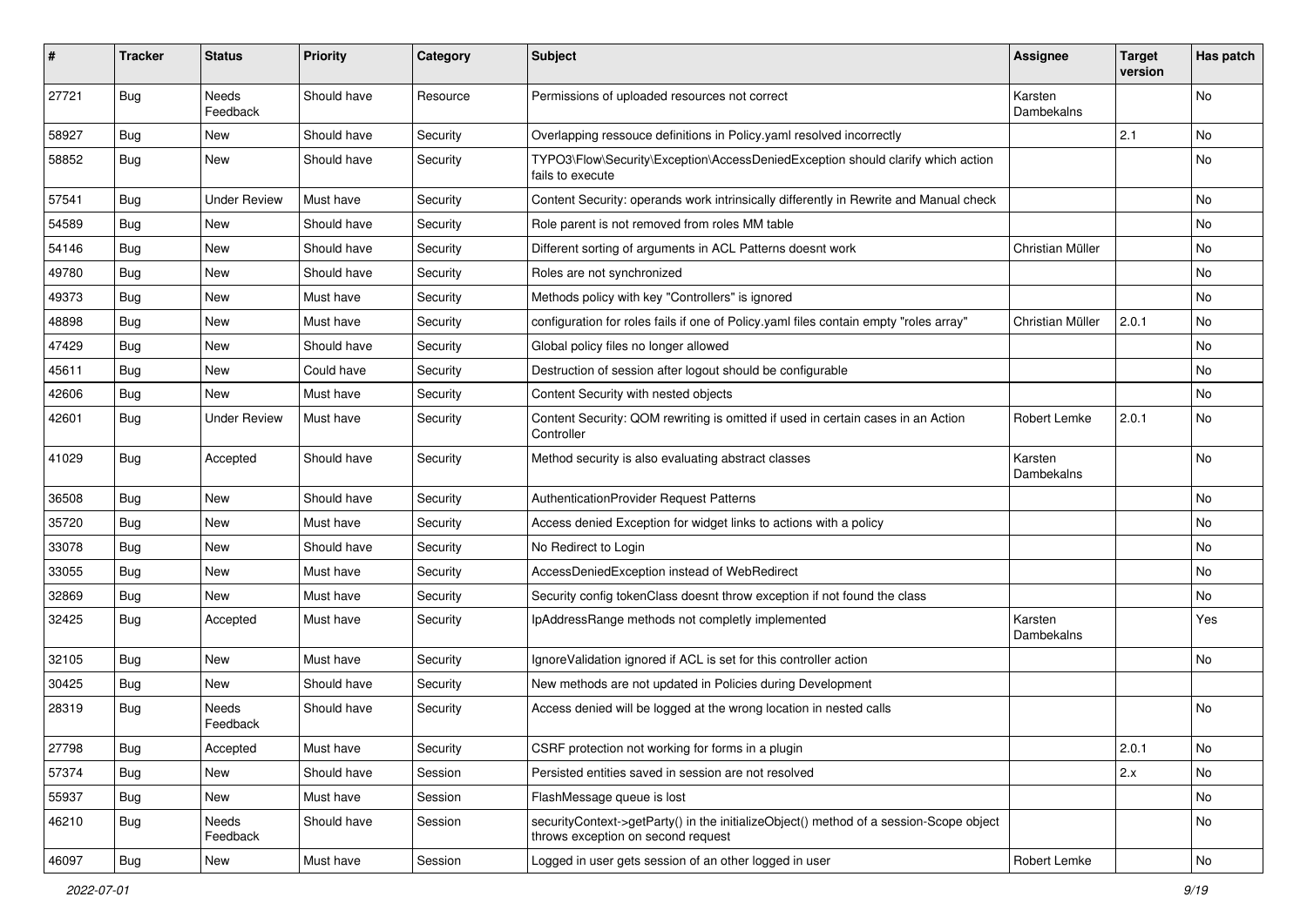| #     | <b>Tracker</b> | <b>Status</b>            | <b>Priority</b> | Category    | <b>Subject</b>                                                                                                          | <b>Assignee</b>             | <b>Target</b><br>version | Has patch |
|-------|----------------|--------------------------|-----------------|-------------|-------------------------------------------------------------------------------------------------------------------------|-----------------------------|--------------------------|-----------|
| 44203 | <b>Bug</b>     | Needs<br>Feedback        | Should have     | Session     | Session implementation is still racy                                                                                    | Robert Lemke                | 2.0.1                    | <b>No</b> |
| 37227 | <b>Bug</b>     | On Hold                  | Must have       | Session     | securityContext->getParty is not available in widget context                                                            |                             |                          | No        |
| 29405 | <b>Bug</b>     | New                      | Must have       | Session     | When storing a new entity inside the session, it will be fully serialized instead of just<br>the reference being stored |                             |                          |           |
| 62740 | <b>Bug</b>     | <b>New</b>               | Should have     | Utility     | Add check on literal in TypeHandlingUtility::isCollectionType                                                           |                             |                          | <b>No</b> |
| 52185 | <b>Bug</b>     | New                      | Could have      | Utility     | PositionalArraySorter should detect recursive dependencies                                                              |                             |                          | No        |
| 57450 | <b>Bug</b>     | New                      | Should have     | Validation  | International E-Mail addresses (umlauts, etc.) are not validated correctly                                              |                             |                          | No        |
| 48093 | Bug            | <b>New</b>               | Must have       | Validation  | AbstractCompositeValidators memory consumption continuously grow                                                        |                             | 2.0.1                    | Yes       |
| 38980 | <b>Bug</b>     | New                      | Must have       | Validation  | ActionController: behavior of required arguments is not consistent                                                      |                             |                          | No        |
| 37564 | <b>Bug</b>     | New                      | Should have     | Validation  | Validation of Parent Object containing properties of type ManyToOne and<br>ManyToMany to same Target                    |                             |                          | No        |
| 37316 | <b>Bug</b>     | New                      | Should have     | Validation  | Use findBestMatchingLocale instead of getDefaultLocale?                                                                 |                             |                          | No        |
| 37302 | <b>Bug</b>     | <b>Needs</b><br>Feedback | Should have     | Validation  | NumberValidator                                                                                                         | Carsten Bleicker            |                          | No        |
| 31500 | <b>Bug</b>     | <b>Under Review</b>      | Must have       | Validation  | Argument validation for CLI requests is not done                                                                        | Karsten<br>Dambekalns       |                          | <b>No</b> |
| 46289 | Bug            | Needs<br>Feedback        | Should have     | View        | Enable Escaping Interceptor in XML request format                                                                       |                             | 2.0.1                    | <b>No</b> |
| 38369 | <b>Bug</b>     | New                      | Must have       | View        | Resource ViewHelpers should not fall back to request package                                                            |                             |                          | No        |
| 65424 | <b>Bug</b>     | <b>Under Review</b>      | Should have     | ViewHelpers | SelectViewHelper must respect option(Value Label)Field for arrays                                                       |                             |                          | No        |
| 60856 | <b>Bug</b>     | New                      | Must have       | ViewHelpers | Target attribute not supported by the form viewhelper                                                                   |                             |                          | Yes       |
| 59057 | Bug            | <b>Under Review</b>      | Must have       | ViewHelpers | Hidden empty value fields shoud be disabled when related field is disabled                                              | Bastian<br>Waidelich        |                          | No        |
| 58862 | <b>Bug</b>     | <b>Needs</b><br>Feedback | Should have     | ViewHelpers | FormViewHelper doesn't accept NULL as value for \$arguments                                                             | Bastian<br>Waidelich        |                          | Yes       |
| 54284 | <b>Bug</b>     | New                      | Should have     | ViewHelpers | Default Option for Switch/Case VH                                                                                       |                             |                          | No        |
| 49600 | <b>Bug</b>     | <b>New</b>               | Should have     | ViewHelpers | f:form tag shown as a HTML on frontend                                                                                  |                             |                          | No        |
| 44234 | <b>Bug</b>     | <b>Under Review</b>      | Should have     | ViewHelpers | selectViewHelper's sorting does not respect locale collation                                                            |                             | 2.1                      | No        |
| 40998 | <b>Bug</b>     | <b>Under Review</b>      | Should have     | ViewHelpers | Missing parent request namespaces in form field name prefix                                                             | Sebastian<br>Kurfuerst      | 1.1.1                    | No        |
| 40064 | <b>Bug</b>     | New                      | Must have       | ViewHelpers | Multiselect is not getting persisted                                                                                    |                             |                          | No        |
| 37619 | <b>Bug</b>     | New                      | Should have     | ViewHelpers | Fatal Error when using variable in name attribute of Section ViewHelper                                                 |                             |                          | No        |
| 36662 | <b>Bug</b>     | Needs<br>Feedback        | Should have     | ViewHelpers | Checked state isn't always correct when property is collection                                                          | Kevin Ulrich<br>Moschallski | 1.1.1                    | No        |
| 34682 | <b>Bug</b>     | <b>Under Review</b>      | Should have     | ViewHelpers | Radio Button missing checked on validation error                                                                        |                             |                          | No        |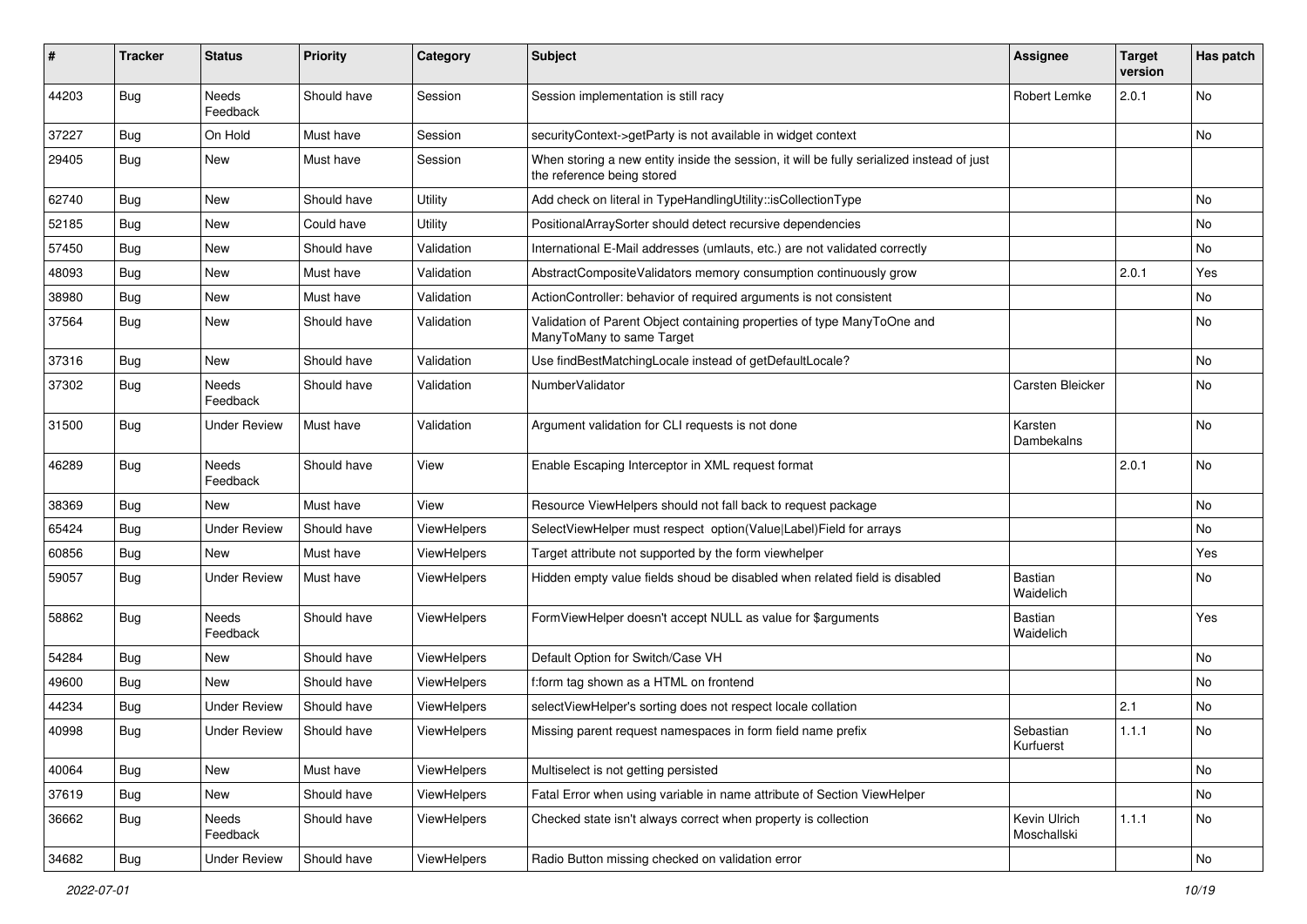| ∦     | <b>Tracker</b> | <b>Status</b>       | <b>Priority</b> | Category    | <b>Subject</b>                                                                                        | Assignee              | <b>Target</b><br>version | Has patch |
|-------|----------------|---------------------|-----------------|-------------|-------------------------------------------------------------------------------------------------------|-----------------------|--------------------------|-----------|
| 33628 | Bug            | Needs<br>Feedback   | Must have       | ViewHelpers | Multicheckboxes (multiselect) for Collections don't work                                              | Christian Müller      |                          | <b>No</b> |
| 30937 | <b>Bug</b>     | New                 | Should have     | ViewHelpers | CropViewHelper stringToTruncate can't be supplied so it can't be easily extended                      |                       |                          | Yes       |
| 8648  | Bug            | New                 | Should have     | ViewHelpers | format.crop ViewHelper should support all features of the crop stdWrap function                       |                       |                          | No        |
| 53806 | Bug            | <b>Under Review</b> | Should have     | Widgets     | Paginate widget maximumNumberOfLinks rendering wrong number of links                                  | Bastian<br>Waidelich  |                          | <b>No</b> |
| 45384 | <b>Bug</b>     | <b>New</b>          | Must have       | Widgets     | Persisted entity object in widget-configuration cannot be deserialized (after reload)                 |                       | 2.0.1                    | <b>No</b> |
| 36655 | <b>Bug</b>     | New                 | Should have     | Widgets     | <b>Pagination Links</b>                                                                               |                       |                          | No        |
| 64842 | Feature        | New                 | Could have      |             | Validation of Property should also happen before Property Mapping.                                    |                       |                          | <b>No</b> |
| 60271 | Feature        | New                 | Should have     |             | Paginate viewhelper, should also support arrays                                                       |                       |                          | No        |
| 59244 | Feature        | New                 | Should have     |             | Message or Container needs context                                                                    |                       |                          | No        |
| 58579 | Feature        | New                 | Should have     |             | Adding own environment constants to Flow                                                              |                       | 2.x                      | No        |
| 57763 | Feature        | New                 | Should have     |             | Allow controller / package / action as params in<br>\TYPO3\Fluid\ViewHelpers\Form\ButtonViewHelper    |                       |                          | <b>No</b> |
| 56744 | Feature        | New                 | Must have       |             | stay logged in                                                                                        |                       |                          | No        |
| 56639 | Feature        | New                 | Must have       |             | Implement "getPrivateStorageUriByResource()" for recieving (image-) file URIs                         | Robert Lemke          | 2.x                      |           |
| 56556 | Feature        | New                 | Should have     |             | support hasProperty and isProperty                                                                    |                       |                          | No        |
| 56486 | Feature        | New                 | Should have     |             | Optimize the ObjectManager for performance                                                            |                       |                          | <b>No</b> |
| 56036 | Feature        | New                 | Should have     |             | Optimize autoloading                                                                                  |                       |                          | No        |
| 55870 | Feature        | New                 | Must have       |             | Enhance f:form.textfield or add a f:form.datefield VH with enhanced validation and<br>propertymapping | Christian Müller      |                          | <b>No</b> |
| 55831 | Feature        | <b>New</b>          | Should have     |             | Different scenarios for session settings                                                              |                       |                          | <b>No</b> |
| 55719 | Feature        | New                 | Could have      |             | Support additional Resource Folders                                                                   |                       |                          | No        |
| 53971 | Feature        | New                 | Should have     |             | Login functionality                                                                                   |                       |                          |           |
| 52640 | Feature        | <b>Under Review</b> | Should have     |             | Create an UnlessViewHelper as opposite to the IfViewHelper                                            | <b>Marc Neuhaus</b>   |                          | No        |
| 52590 | Feature        | <b>New</b>          | Should have     |             | Provide a way to get the Doctrine QueryBuilder                                                        |                       |                          | <b>No</b> |
| 51277 | Feature        | New                 | Should have     |             | ViewHelper context should be aware of actual file occurrence                                          |                       |                          | No        |
| 49756 | Feature        | <b>Under Review</b> | Should have     |             | Select values by array key in checkbox viewhelper                                                     |                       |                          | No        |
| 48657 | Feature        | <b>Under Review</b> | Should have     |             | support HTTP_RANGE                                                                                    |                       |                          | No.       |
| 48355 | Feature        | New                 | Could have      |             | Assign output of viewhelper to template variable for further processing.                              |                       |                          |           |
| 46910 | Feature        | New                 | Should have     |             | Composer integration - PackageStates.php                                                              |                       |                          | No        |
| 46545 | Feature        | New                 | Should have     |             | Better support for arrays in options of SelectViewHelper                                              |                       |                          | No        |
| 46371 | Feature        | New                 | Should have     |             | Support compilation of static information in proxy classes                                            | Christopher<br>Hlubek |                          | No        |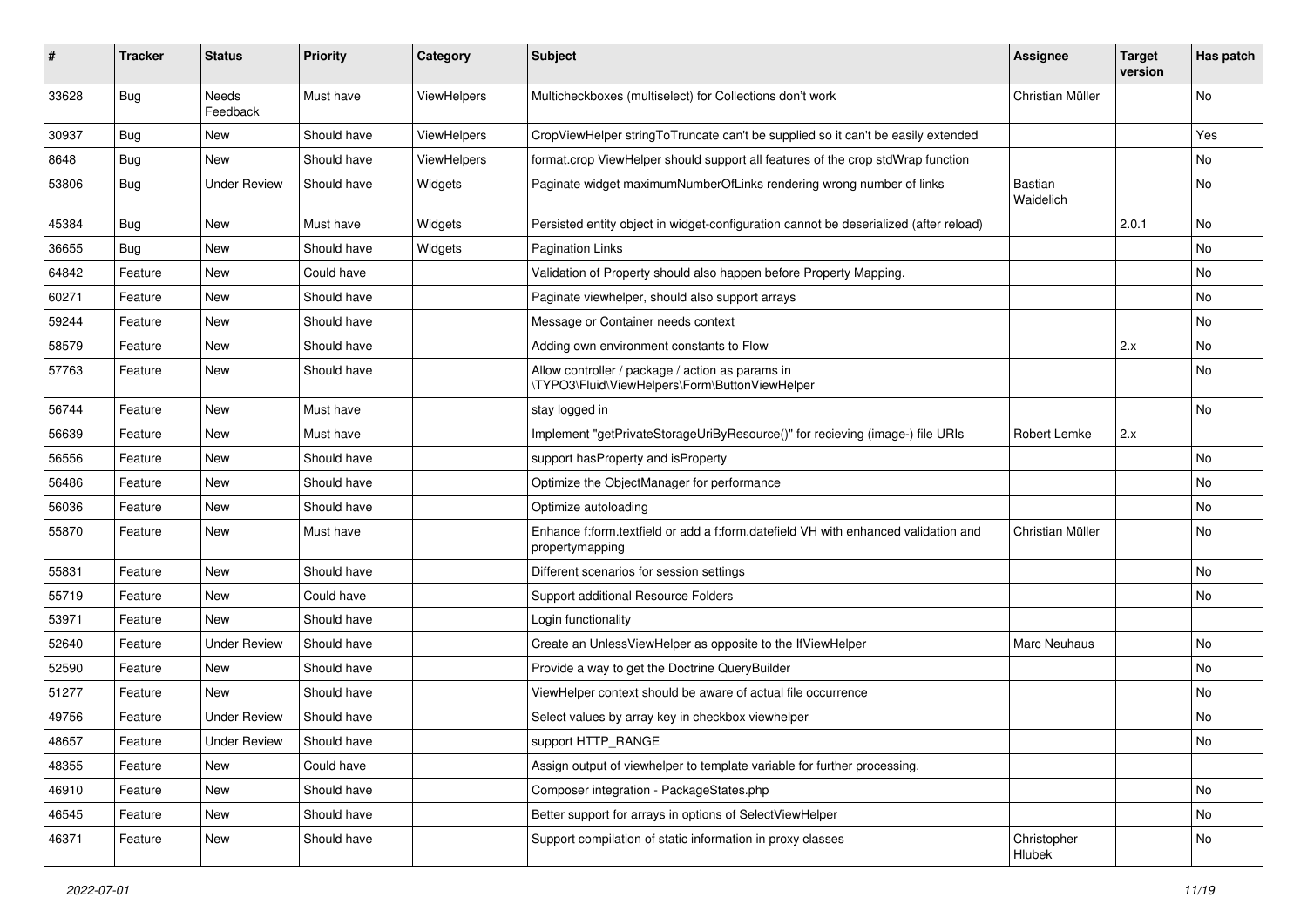| $\vert$ # | <b>Tracker</b> | <b>Status</b>            | Priority    | Category | <b>Subject</b>                                                                                | <b>Assignee</b>       | <b>Target</b><br>version | Has patch |
|-----------|----------------|--------------------------|-------------|----------|-----------------------------------------------------------------------------------------------|-----------------------|--------------------------|-----------|
| 45851     | Feature        | <b>Needs</b><br>Feedback | Could have  |          | Allow referencing environment variables in Settings.yaml                                      | Adrian Föder          |                          | <b>No</b> |
| 45345     | Feature        | <b>Needs</b><br>Feedback | Should have |          | Easy to use comments for fluid that won't show in output                                      |                       |                          |           |
| 45164     | Feature        | Accepted                 | Should have |          | Define syntax for validation rules in YAML                                                    | Karsten<br>Dambekalns |                          |           |
| 45153     | Feature        | <b>New</b>               | Should have |          | f:be.menus.actionMenuItem - Detection of the current select option is insufficient            |                       |                          | <b>No</b> |
| 45100     | Feature        | <b>Under Review</b>      | Should have |          | RequestDispatchingAspect should check if entry point can handle current request               | Christopher<br>Hlubek |                          |           |
| 44123     | Feature        | <b>New</b>               | Should have |          | Make the "Flow requires the PHP setting "date.timezone"" error more beautiful                 |                       |                          | <b>No</b> |
| 43841     | Feature        | <b>New</b>               | Should have |          | Add package support to validation errors                                                      |                       |                          | <b>No</b> |
| 43572     | Feature        | <b>New</b>               | Should have |          | Uri should support manipulation of query arguments                                            |                       |                          | <b>No</b> |
| 43424     | Feature        | <b>Under Review</b>      | Should have |          | Support subpackage when kickstarting model & repository                                       | Karsten<br>Dambekalns | 2.0.1                    |           |
| 43082     | Feature        | Needs<br>Feedback        | Should have |          | Add CLI support for scaffolding models, views, controller                                     |                       |                          | <b>No</b> |
| 42397     | Feature        | <b>New</b>               | Should have |          | Missing viewhelper for general links                                                          |                       |                          | No        |
| 40081     | Feature        | <b>New</b>               | Should have |          | Allow assigned variables as keys in arrays                                                    |                       |                          | <b>No</b> |
| 39790     | Feature        | New                      | Should have |          | Allow forward slashes where backslashes need to be specified                                  |                       |                          |           |
| 38379     | Feature        | New                      | Should have |          | Implement a Eel-ViewHelper                                                                    |                       |                          |           |
| 38130     | Feature        | <b>New</b>               | Should have |          | Checkboxes and multiple select fields should have an assignable default value                 |                       |                          | No        |
| 37095     | Feature        | <b>New</b>               | Should have |          | It should be possible to set a different template on a Fluid TemplateView inside an<br>action | Christopher<br>Hlubek |                          | No        |
| 36559     | Feature        | <b>New</b>               | Could have  |          | New widget progress bar                                                                       |                       |                          | Yes       |
| 36510     | Feature        | New                      | Should have |          | <b>Firewall Redirect?</b>                                                                     |                       |                          | No        |
| 36509     | Feature        | <b>New</b>               | Should have |          | redirectToUri to an uri with acl forces a 403 because of missing csrf token.                  |                       |                          | No        |
| 33710     | Feature        | <b>New</b>               | Should have |          | Configuration based on Domain                                                                 |                       |                          | <b>No</b> |
| 33215     | Feature        | <b>New</b>               | Should have |          | RFC: Dynamic values in ObjectAccess paths                                                     |                       |                          | <b>No</b> |
| 32294     | Feature        | <b>New</b>               | Should have |          | Lazy initialization of loggers                                                                |                       |                          | <b>No</b> |
| 31484     | Feature        | Needs<br>Feedback        | Could have  |          | possibility to modify inner workings of proxy class builder                                   |                       |                          | No        |
| 30258     | Feature        | <b>New</b>               | Should have |          | Support optional package dependencies                                                         |                       |                          |           |
| 29794     | Feature        | New                      | Should have |          | Initialize collections in generated models                                                    |                       |                          |           |
| 29476     | Feature        | <b>New</b>               | Should have |          | Provider rendering time and query count for request                                           |                       |                          |           |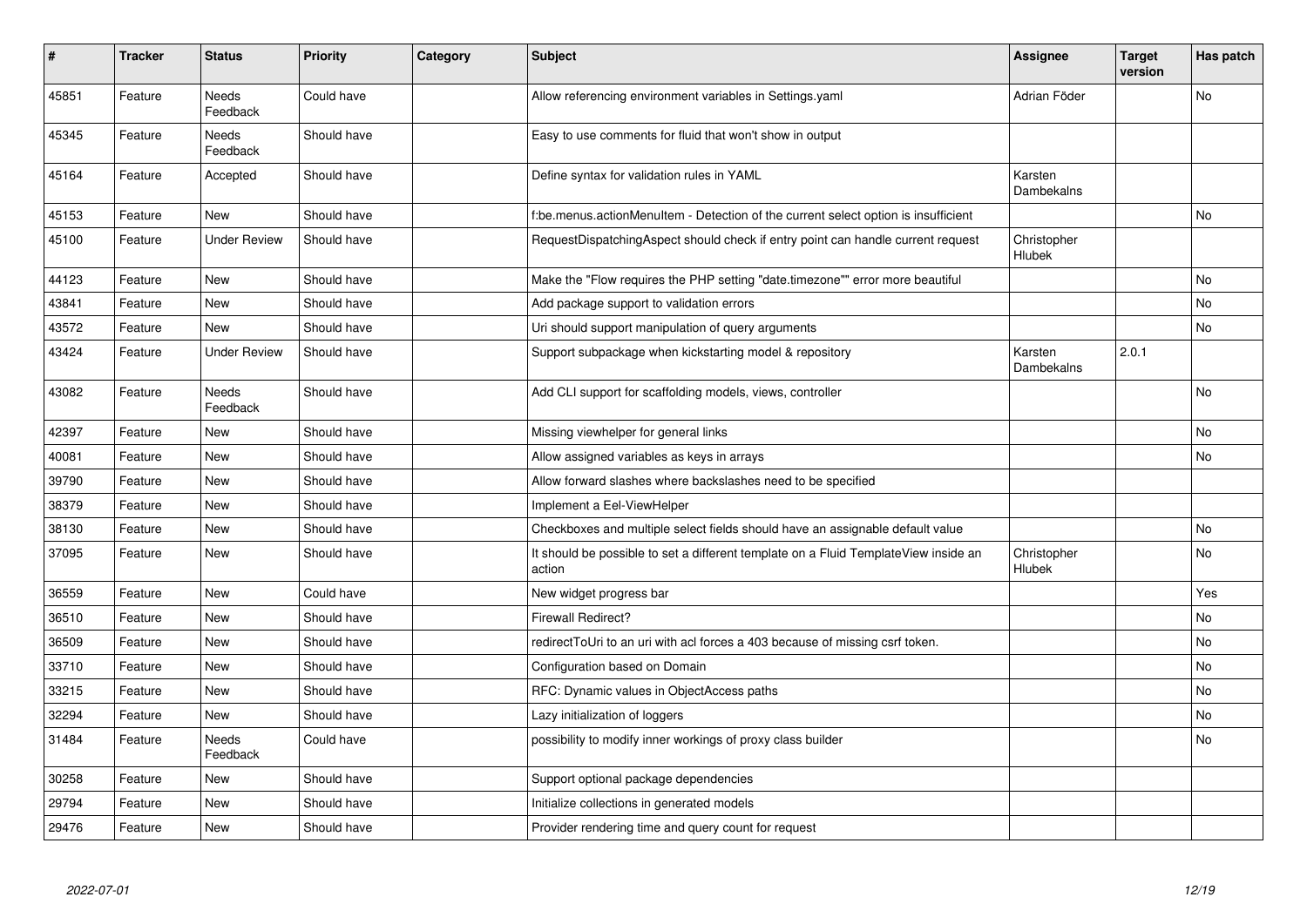| $\pmb{\#}$ | <b>Tracker</b> | <b>Status</b>            | <b>Priority</b> | Category      | <b>Subject</b>                                                                                             | <b>Assignee</b>        | <b>Target</b><br>version | Has patch |
|------------|----------------|--------------------------|-----------------|---------------|------------------------------------------------------------------------------------------------------------|------------------------|--------------------------|-----------|
| 29258      | Feature        | Needs<br>Feedback        | Should have     |               | Provide a way to override classes by environment                                                           |                        |                          | No        |
| 28964      | Feature        | New                      | Could have      |               | Integrate Behat tool for BDD                                                                               |                        |                          |           |
| 28074      | Feature        | Needs<br>Feedback        | Should have     |               | Provide a shell script that installs Phoenix or FLOW3 from git                                             | Markus Bucher          |                          | No        |
| 27322      | Feature        | On Hold                  | Should have     |               | Add support for Appserver-in-PHP, which could result in much faster executions.                            | Christopher<br>Hlubek  |                          | No        |
| 26986      | Feature        | Accepted                 | Should have     |               | Debug toolbar                                                                                              | Christian Müller       |                          | <b>No</b> |
| 9514       | Feature        | New                      | Should have     |               | Support explicit Array Arguments for ViewHelpers                                                           |                        |                          |           |
| 9005       | Feature        | Accepted                 | Could have      |               | Fluid Template Analyzer (FTA)                                                                              | Sebastian<br>Kurfuerst |                          |           |
| 8981       | Feature        | <b>New</b>               | Could have      |               | Security/Performance: Provide Webserver Configuration file for common webservers ·<br>do not use .htaccess |                        |                          |           |
| 3291       | Feature        | <b>Needs</b><br>Feedback | Should have     |               | Cacheable viewhelpers                                                                                      |                        |                          | <b>No</b> |
| 39609      | Feature        | Accepted                 | Should have     | Migrations -  | <b>Migration Version</b>                                                                                   | Karsten<br>Dambekalns  |                          | No        |
| 47404      | Feature        | New                      | Could have      | AOP           | Add getters and setters methods for introduced properties                                                  |                        |                          | No        |
| 6712       | Feature        | Accepted                 | Should have     | <b>AOP</b>    | Implement mixin support                                                                                    | Robert Lemke           |                          |           |
| 890        | Feature        | <b>New</b>               | Should have     | <b>AOP</b>    | Add priority for advice chains                                                                             | Robert Lemke           |                          |           |
| 46816      | Feature        | New                      | Should have     | Cache         | Add xcache cache backend                                                                                   |                        |                          | No        |
| 46318      | Feature        | <b>New</b>               | Should have     | Cache         | [caching framework] Extend cache interface to handle multiple entries                                      |                        |                          | No        |
| 46216      | Feature        | New                      | Should have     | Cache         | Add wincache cache backend                                                                                 |                        |                          | No        |
| 1785       | Feature        | New                      | Must have       | Cache         | Automatic garbage collection for expired cache entries                                                     |                        |                          |           |
| 55199      | Feature        | New                      | Should have     | Cli           | Avoid Buffering of Shell output                                                                            |                        |                          | No        |
| 37885      | Feature        | New                      | Could have      | Cli           | Add CLI to show the object-configuration for a FLOW3 object-name                                           | <b>Martin Ficzel</b>   |                          | No        |
| 60095      | Feature        | <b>Under Review</b>      | Should have     | Configuration | LockManager's LockHoldingStackPage should be configurable                                                  |                        |                          | No        |
| 37373      | Feature        | <b>Under Review</b>      | Should have     | Configuration | Make annotation overrides / "injection" via Objects.yaml possible                                          | Marc Neuhaus           |                          | No        |
| 8464       | Feature        | New                      | Should have     | Configuration | Write settings using the ConfigurationManager                                                              |                        |                          | No        |
| 62346      | Feature        | New                      | Could have      | Core          | f:comment should have high precende                                                                        |                        | 3.x                      | No        |
| 58622      | Feature        | New                      | Must have       | Core          | Clearer Exception: Array to string conversion                                                              |                        |                          | No        |
| 46257      | Feature        | <b>Under Review</b>      | Should have     | Core          | Add escape sequence support for Fluid                                                                      |                        |                          | No        |
| 40555      | Feature        | Accepted                 | Must have       | Core          | Missing command arguments parameter in Core\Booting\Scripts::executeCommand()                              | Karsten<br>Dambekalns  |                          | Yes       |
| 39088      | Feature        | New                      | Should have     | Core          | Add a sgnalslot before compilation                                                                         |                        |                          | No        |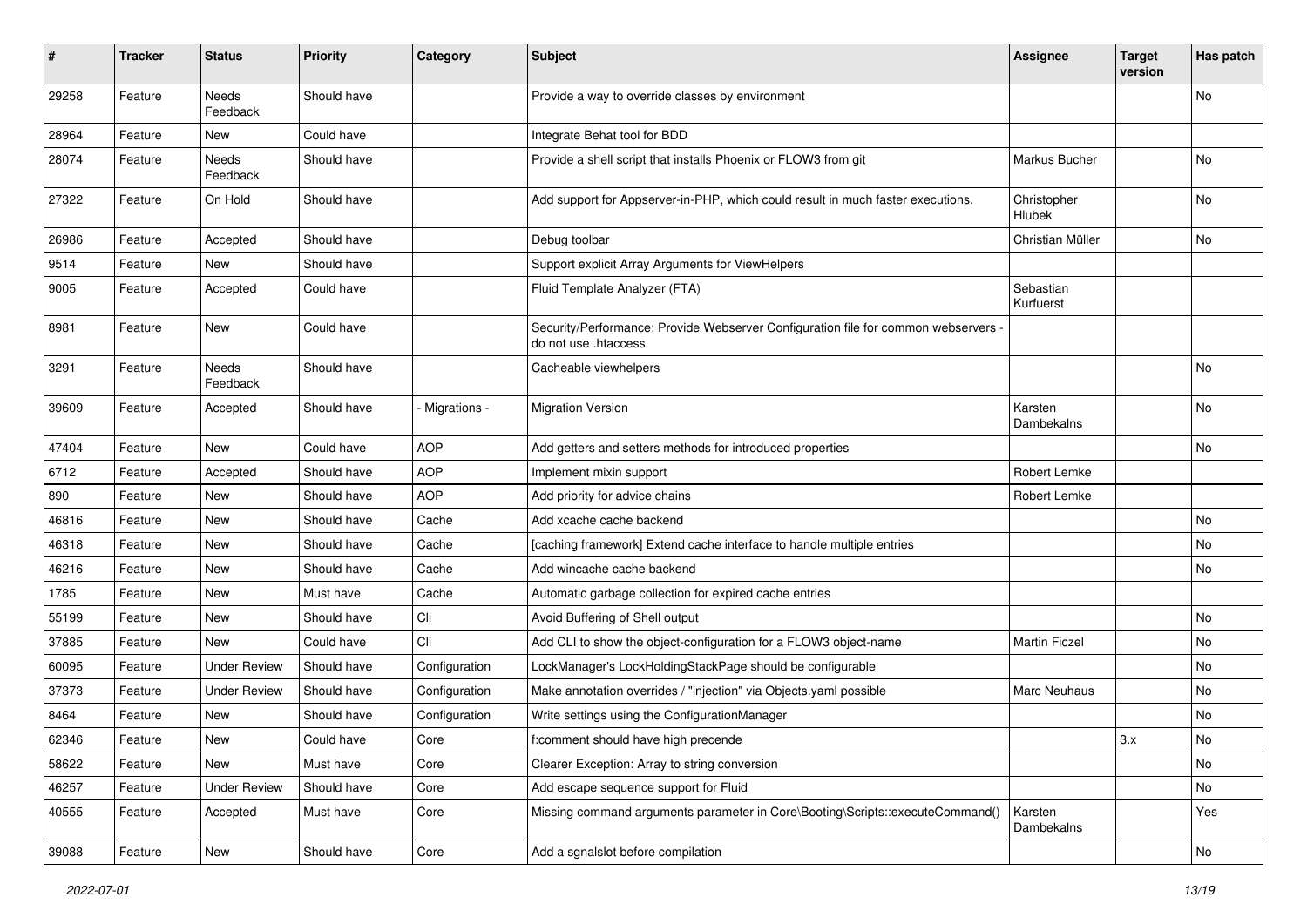| #     | <b>Tracker</b> | <b>Status</b>            | <b>Priority</b> | Category   | <b>Subject</b>                                                               | <b>Assignee</b>       | <b>Target</b><br>version | Has patch |
|-------|----------------|--------------------------|-----------------|------------|------------------------------------------------------------------------------|-----------------------|--------------------------|-----------|
| 38222 | Feature        | <b>New</b>               | Could have      | Core       | Step execution signals with concrete name                                    |                       |                          | No        |
| 33394 | Feature        | Needs<br>Feedback        | Should have     | Core       | Logical expression parser for BooleanNode                                    | <b>Tobias Liebig</b>  |                          | No        |
| 33049 | Feature        | <b>New</b>               | Could have      | Core       | Allow configuration of context without environment variable (needed for IIS) |                       |                          | No        |
| 30555 | Feature        | New                      | Could have      | Core       | Make TagBuilder more extensible                                              |                       |                          | No        |
| 30418 | Feature        | New                      | Should have     | Core       | Package bootstrapping following dependencies                                 |                       |                          |           |
| 10472 | Feature        | New                      | Could have      | Core       | Fluid Standalone distribution                                                |                       |                          | No        |
| 7608  | Feature        | New                      | Could have      | Core       | Configurable shorthand/object accessor delimiters                            |                       |                          | Yes       |
| 4704  | Feature        | New                      | Should have     | Core       | Improve parsing exception messages                                           |                       |                          |           |
| 1907  | Feature        | New                      | Could have      | Core       | Default values for view helpers based on context                             |                       |                          |           |
| 36955 | Feature        | New                      | Should have     | Error      | Add type filter to var_dump()                                                |                       |                          | No        |
| 56916 | Feature        | New                      | Should have     | Http       | Support PATCH request method as of RFC5789                                   |                       |                          | No        |
| 47339 | Feature        | Needs<br>Feedback        | Could have      | Http       | Allow RequestHandlers to get the current Request injected                    | Alexander Berl        |                          | No        |
| 37212 | Feature        | Accepted                 | Must have       | Http       | Edge Side Includes (ESI)                                                     | Robert Lemke          |                          | No        |
| 35388 | Feature        | New                      | Could have      | 118n       | Use the current package as default for translations within controllers       |                       |                          | No        |
| 35030 | Feature        | <b>Under Review</b>      | Should have     | 118n       | Dynamic locale detection                                                     | Karsten<br>Dambekalns |                          | No        |
| 33018 | Feature        | New                      | Should have     | 118n       | Translator should support override of labels from other packages             |                       |                          | No        |
| 32607 | Feature        | Needs<br>Feedback        | Should have     | 118n       | Export localized strings for JS consumption                                  | Karsten<br>Dambekalns |                          | No        |
| 26943 | Feature        | <b>Needs</b><br>Feedback | Should have     | 118n       | Add i18n support to domain models                                            | Karsten<br>Dambekalns |                          | No        |
| 9313  | Feature        | <b>New</b>               | Should have     | 118n       | Support for currencies                                                       |                       |                          | No        |
| 49039 | Feature        | New                      | Could have      | Log        | RFC: Use PSR-3 logger interface in Flow                                      |                       |                          | No        |
| 46050 | Feature        | New                      | Could have      | Log        | To decouple log file writing at Logger->logException                         |                       |                          | No        |
| 9861  | Feature        | Needs<br>Feedback        | Should have     | Log        | Leave logging up and running as long as possible                             |                       |                          | No        |
| 3312  | Feature        | Needs<br>Feedback        | Should have     | Log        | Allow for easy logging by annotations                                        | Robert Lemke          |                          |           |
| 48862 | Feature        | New                      | Should have     | Monitor    | Possibility to exclude package from file monitoring                          |                       |                          | No        |
| 54037 | Feature        | <b>Under Review</b>      | Should have     | <b>MVC</b> | JsonView accepts encoding options                                            |                       |                          | No        |
| 51459 | Feature        | New                      | Should have     | <b>MVC</b> | Allow catching of particular exceptions on property mapping                  |                       |                          | No        |
| 34674 | Feature        | Accepted                 | Should have     | <b>MVC</b> | NotFoundView is not injected in ActionController                             | Robert Lemke          |                          | No        |
| 30890 | Feature        | Accepted                 | Should have     | <b>MVC</b> | Developer Toolbar                                                            | Christian Müller      |                          | No        |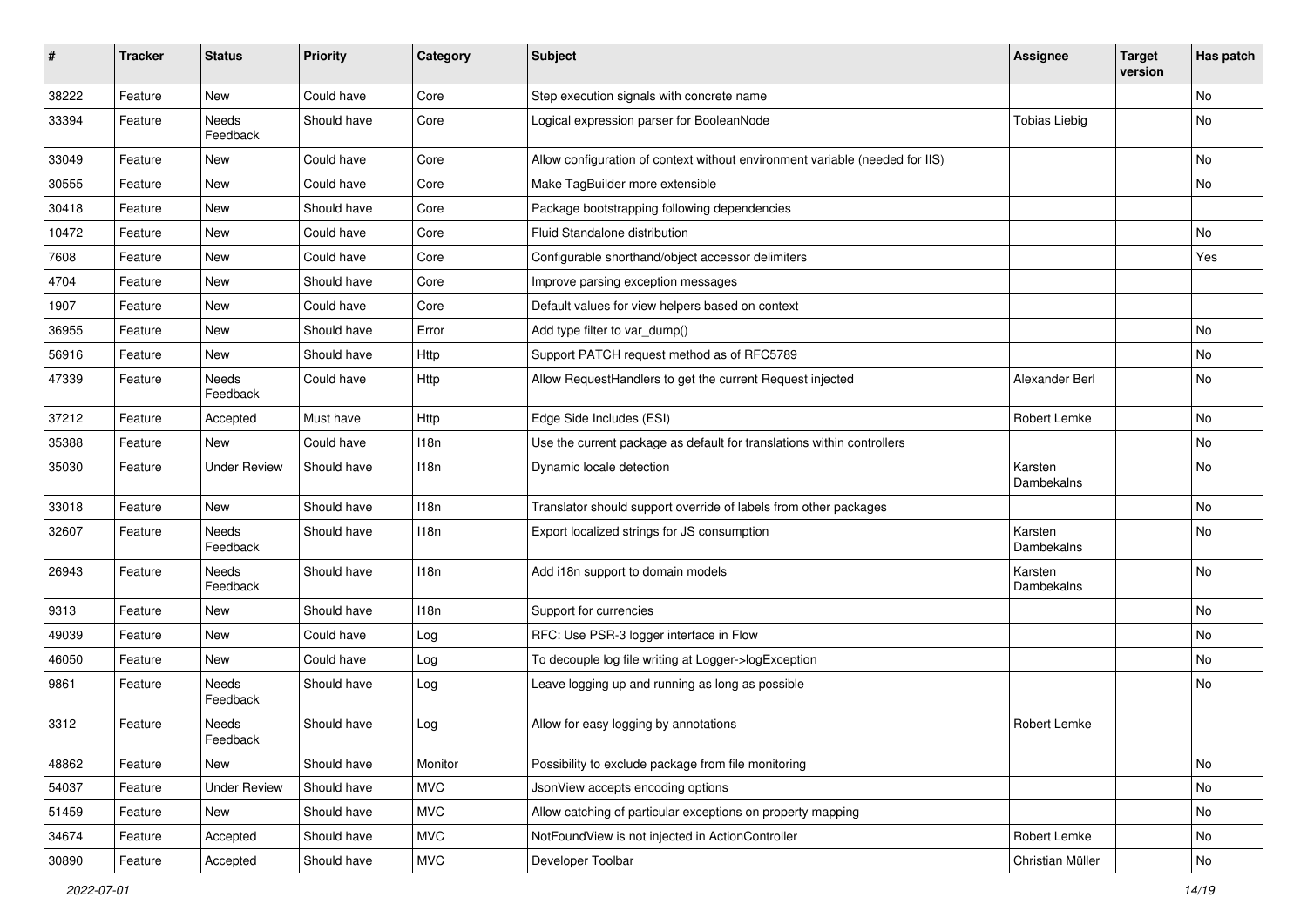| ∦     | <b>Tracker</b> | <b>Status</b>       | <b>Priority</b> | Category      | <b>Subject</b>                                                                                            | <b>Assignee</b>              | <b>Target</b><br>version | Has patch |
|-------|----------------|---------------------|-----------------|---------------|-----------------------------------------------------------------------------------------------------------|------------------------------|--------------------------|-----------|
| 30428 | Feature        | <b>New</b>          | Should have     | <b>MVC</b>    | Cloning of request arguments                                                                              |                              |                          |           |
| 30423 | Feature        | New                 | Should have     | <b>MVC</b>    | Rendering template of other action without forward                                                        |                              |                          | No        |
| 28231 | Feature        | <b>New</b>          | Should have     | <b>MVC</b>    | Allow output to STDERR for CLI Response                                                                   |                              |                          |           |
| 26745 | Feature        | New                 | Should have     | <b>MVC</b>    | MVC should know about entities lying in the session                                                       |                              |                          | No        |
| 3728  | Feature        | New                 | Should have     | <b>MVC</b>    | Support arrays of objects as controller arguments                                                         |                              |                          |           |
| 3580  | Feature        | New                 | Must have       | <b>MVC</b>    | Create an administration panel for the FLOW3 Development context                                          |                              |                          |           |
| 3306  | Feature        | Accepted            | Should have     | <b>MVC</b>    | Flush routes cache automatically on class file modifications                                              | Robert Lemke                 |                          |           |
| 3305  | Feature        | Accepted            | Must have       | <b>MVC</b>    | Unmodified objects retrieved from a repository should not be validated in the<br>controller               | Robert Lemke                 |                          | <b>No</b> |
| 3153  | Feature        | <b>New</b>          | Should have     | <b>MVC</b>    | Support of action based filter rules defined by annotation.                                               |                              |                          |           |
| 2817  | Feature        | Needs<br>Feedback   | Should have     | <b>MVC</b>    | Provide safeguard for preventing multiple submits of a form                                               |                              |                          | No        |
| 44891 | Feature        | <b>New</b>          | Should have     | MVC - Routing | Routes should be able to enforce http/https protocol                                                      |                              |                          | <b>No</b> |
| 37405 | Feature        | <b>Under Review</b> | Should have     | MVC - Routing | When changing a property wich is used in routing the Link-VH should direkt to the<br>new properties value |                              |                          | No        |
| 29972 | Feature        | <b>Under Review</b> | Should have     | MVC - Routing | <b>Configurable Redirects</b>                                                                             | <b>Tim Kandel</b>            |                          | <b>No</b> |
| 35783 | Feature        | New                 | Should have     | Object        | Lifecycle method after property mapping                                                                   |                              |                          | No        |
| 31262 | Feature        | <b>New</b>          | Should have     | Object        | Named arguments in Objects.yaml for constructor arguments                                                 |                              |                          | <b>No</b> |
| 31261 | Feature        | New                 | Should have     | Object        | Virtual objects - generate proxy classes for interfaces                                                   |                              |                          | No        |
| 3588  | Feature        | Accepted            | Should have     | Object        | Support value objects in the Object Factory                                                               | Robert Lemke                 |                          |           |
| 50262 | Feature        | <b>New</b>          | Could have      | Package       | Add Keywords to composer Json                                                                             |                              |                          | No        |
| 41900 | Feature        | Accepted            | Should have     | Package       | Check for duplicate PSR-0 autoload namespaces                                                             | Christian Jul<br>Jensen      |                          | <b>No</b> |
| 5774  | Feature        | <b>New</b>          | Should have     | Package       | Package Manager should clear all cache entries tagged with %PACKAGE%                                      |                              |                          |           |
| 1856  | Feature        | New                 | Should have     | Package       | The Package Manager checks dependencies between packages on each activation /<br>deactivation             | Christopher<br><b>Hlubek</b> |                          |           |
| 59672 | Feature        | <b>Under Review</b> | Should have     | Persistence   | Add support for Doctrine 2.5 embeddables                                                                  | Alexander Berl               |                          | <b>No</b> |
| 55793 | Feature        | <b>Under Review</b> | Could have      | Persistence   | Add Support for groupBy                                                                                   | Kerstin<br>Huppenbauer       |                          | <b>No</b> |
| 49050 | Feature        | <b>New</b>          | Should have     | Persistence   | Allow Subqueries in QueryInterface                                                                        |                              |                          | <b>No</b> |
| 47951 | Feature        | <b>New</b>          | Should have     | Persistence   | Warn if persistence stack is not empty at the end of a get-request                                        |                              |                          | No        |
| 41420 | Feature        | <b>New</b>          | Should have     | Persistence   | Support entity versioning                                                                                 |                              |                          | No        |
| 37372 | Feature        | Accepted            | Should have     | Persistence   | Inheritance in ORM should be configured automatically                                                     | Karsten<br>Dambekalns        |                          | <b>No</b> |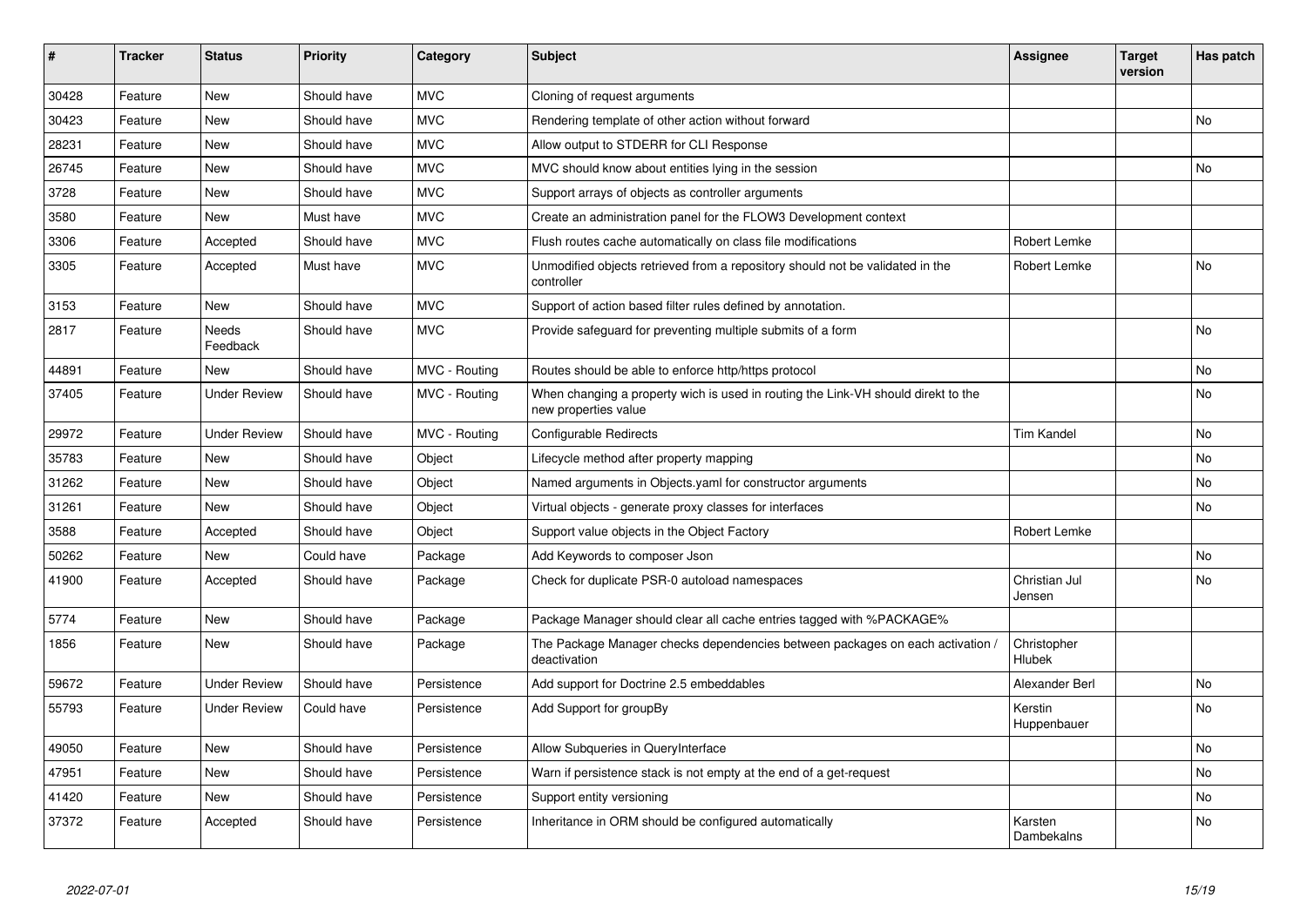| $\sharp$ | <b>Tracker</b> | <b>Status</b>            | <b>Priority</b> | Category    | <b>Subject</b>                                                                   | Assignee              | <b>Target</b><br>version | Has patch |
|----------|----------------|--------------------------|-----------------|-------------|----------------------------------------------------------------------------------|-----------------------|--------------------------|-----------|
| 36715    | Feature        | Accepted                 | Should have     | Persistence | Make simultaneous use of multiple persistence backends possible                  | Karsten<br>Dambekalns |                          | No        |
| 30933    | Feature        | <b>Needs</b><br>Feedback | Should have     | Persistence | Check for unique constraints on add()                                            | Karsten<br>Dambekalns |                          | <b>No</b> |
| 28136    | Feature        | <b>New</b>               | Should have     | Persistence | HTTP Semantics for Transactions and more                                         |                       |                          | No        |
| 9537     | Feature        | <b>New</b>               | Should have     | Persistence | Query criterions should be able to compare whole objects                         |                       |                          |           |
| 47273    | Feature        | <b>New</b>               | Should have     | Property    | Support mapping properties with differing types for setter and property          |                       |                          | No        |
| 37279    | Feature        | New                      | Should have     | Property    | Request PropertyMapping                                                          |                       |                          | No        |
| 34133    | Feature        | New                      | Could have      | Property    | RFC: Handle Semicolons in Path part of URIs as Scoped Path Parameters            |                       |                          | <b>No</b> |
| 32106    | Feature        | Accepted                 | Should have     | Property    | Support for Object source in PropertyMapper                                      |                       |                          | Yes       |
| 26767    | Feature        | New                      | Should have     | Reflection  | Reflection method to get a method return type and documentation                  |                       |                          |           |
| 26765    | Feature        | Accepted                 | Should have     | Reflection  | Support class schema features for every reflected class                          | Karsten<br>Dambekalns |                          | No        |
| 51676    | Feature        | <b>Under Review</b>      | Should have     | Resource    | Support of symlinks for Resources                                                |                       |                          | No        |
| 47075    | Feature        | <b>New</b>               | Should have     | Resource    | Make Exception more meaningful                                                   |                       |                          | No        |
| 45103    | Feature        | <b>New</b>               | Should have     | Resource    | Make static resource URI generation available outside of Fluid                   |                       |                          | No        |
| 39253    | Feature        | Accepted                 | Should have     | Resource    | Remove mirroring mode option and code                                            | Karsten<br>Dambekalns |                          | No        |
| 33937    | Feature        | Accepted                 | Should have     | Resource    | Convenience method to resolve public "resource://" paths                         | Karsten<br>Dambekalns |                          | No        |
| 33587    | Feature        | New                      | Should have     | Resource    | Automatically remove unused Resources                                            |                       |                          | No        |
| 53177    | Feature        | New                      | Should have     | Security    | entity resource policy value support for `this`                                  |                       |                          | No        |
| 50115    | Feature        | <b>Under Review</b>      | Must have       | Security    | During the policy loading, we need to take care if class exist                   | Dominique Feyer       |                          | Yes       |
| 48167    | Feature        | Accepted                 | Should have     | Security    | Command line account and role browsing                                           | Adrian Föder          |                          | No        |
| 46063    | Feature        | <b>New</b>               | Should have     | Security    | Implement username password provider with "remember me" persistent cookie        | Christopher<br>Hlubek |                          | No        |
| 44563    | Feature        | <b>New</b>               | Should have     | Security    | Logged in users via HTTP Basic always get re-authenticated                       |                       |                          | <b>No</b> |
| 39910    | Feature        | Accepted                 | Should have     | Security    | Ability to query user based on roles                                             |                       |                          | No        |
| 38065    | Feature        | <b>New</b>               | Must have       | Security    | Implement content security for DQL queries                                       | Andreas Förthner      |                          | No        |
| 37846    | Feature        | New                      | Should have     | Security    | Should be able to declare more than one controllerObjectName per requestPatterns |                       |                          | No        |
| 34816    | Feature        | New                      | Should have     | Security    | Long text encryption                                                             |                       |                          | No        |
| 29387    | Feature        | Needs<br>Feedback        | Should have     | Security    | A token with wrong credentials should throw an exception                         | Andreas Förthner      |                          |           |
| 28052    | Feature        | On Hold                  | Should have     | Security    | Possibility to enable or disable accounts                                        | Julian Kleinhans      |                          | No        |
| 9968     | Feature        | New                      | Should have     | Security    | Promote security publishing configuration automatically when persisting models   | Andreas Förthner      |                          |           |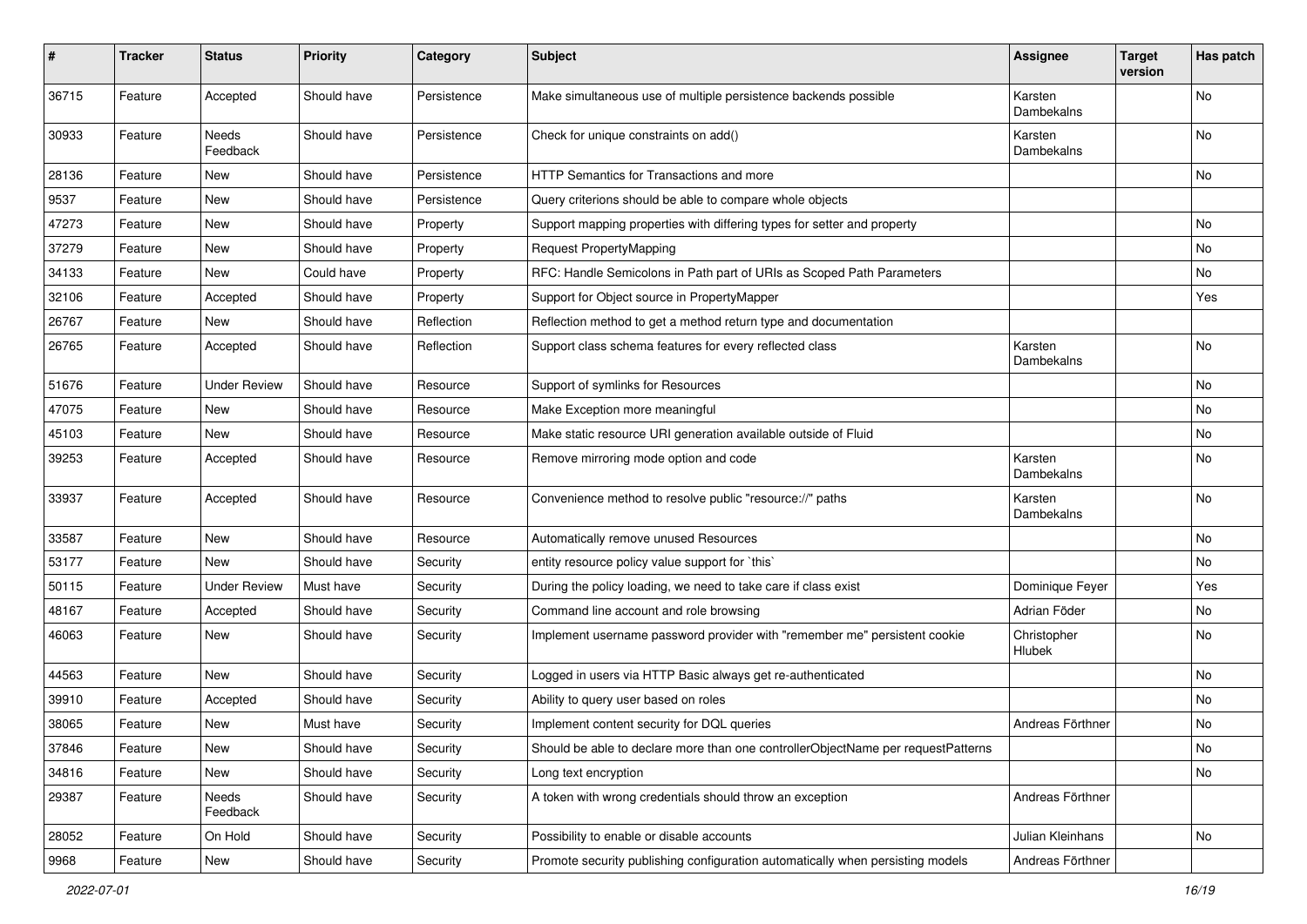| $\sharp$ | <b>Tracker</b> | <b>Status</b>       | <b>Priority</b> | Category    | <b>Subject</b>                                                                                    | <b>Assignee</b>       | <b>Target</b><br>version | Has patch |
|----------|----------------|---------------------|-----------------|-------------|---------------------------------------------------------------------------------------------------|-----------------------|--------------------------|-----------|
| 8463     | Feature        | <b>New</b>          | Should have     | Security    | Check security policy for objects reconstituted in the session scope                              |                       |                          |           |
| 8462     | Feature        | New                 | Should have     | Security    | Check subobjects in query rewriting                                                               |                       |                          |           |
| 6603     | Feature        | <b>New</b>          | Must have       | Security    | Provide a policy management API                                                                   | Andreas Förthner      |                          |           |
| 6602     | Feature        | <b>New</b>          | Could have      | Security    | Implement after invocation handling                                                               | Andreas Förthner      |                          |           |
| 5442     | Feature        | New                 | Should have     | Security    | Destroy session / logout user on deleting an account                                              | Andreas Förthner      |                          |           |
| 3621     | Feature        | <b>New</b>          | Should have     | Security    | Implement dynamic firewall filter registration                                                    | Andreas Förthner      |                          |           |
| 3619     | Feature        | New                 | Should have     | Security    | Implement System Policy Support/System Security                                                   | Andreas Förthner      |                          |           |
| 40418    | Feature        | Needs<br>Feedback   | Could have      | Session     | Add an option to flow3:cache:flush thats keeps user sessions active                               |                       |                          | No        |
| 48409    | Feature        | <b>New</b>          | Could have      | SignalSlot  | Introduce new Annotation "Slot" for wiring signal and slots                                       |                       |                          | <b>No</b> |
| 32985    | Feature        | <b>New</b>          | Should have     | Utility     | Implement Processing Rules when merging numerically-indexed arrays                                |                       |                          | No        |
| 50901    | Feature        | <b>New</b>          | Should have     | Validation  | @IgnoreValidation also for class fields                                                           |                       |                          | No        |
| 47456    | Feature        | New                 | Should have     | Validation  | ManyToOne and OneToOne Relations of Objects passed as Action Argument are<br>loaded automatically |                       |                          | No        |
| 47191    | Feature        | <b>Under Review</b> | Should have     | Validation  | Make (property) Validators aware of parent class and the property they belong to                  |                       |                          | No        |
| 45409    | Feature        | <b>New</b>          | Should have     | Validation  | Support validation of abstract nested properties                                                  |                       |                          | No        |
| 44738    | Feature        | <b>New</b>          | Must have       | Validation  | Re-Validation of argument's custom validators                                                     |                       |                          | No        |
| 39788    | Feature        | <b>New</b>          | Could have      | Validation  | RFC: Repository based NotExistsValidator                                                          |                       |                          | No        |
| 35781    | Feature        | <b>New</b>          | Should have     | Validation  | Model validation                                                                                  |                       |                          | No        |
| 28399    | Feature        | Needs<br>Feedback   | Should have     | Validation  | Validation message and code should be configurable for bundled validators                         |                       |                          | No        |
| 6178     | Feature        | <b>New</b>          | Should have     | Validation  | Implement FileType and FileSize validators                                                        |                       |                          |           |
| 4146     | Feature        | Accepted            | Should have     | Validation  | Support typed parameters for validation                                                           | Karsten<br>Dambekalns |                          |           |
| 3587     | Feature        | <b>New</b>          | Could have      | Validation  | Enforce validation rules for value objects already in constructor                                 |                       |                          |           |
| 60181    | Feature        | New                 | Could have      | View        | Caching mechanism for Fluid Views/Templates                                                       |                       |                          | No        |
| 8989     | Feature        | Needs<br>Feedback   | Could have      | View        | Search path for fluid template files                                                              |                       |                          | No        |
| 60003    | Feature        | New                 | Should have     | ViewHelpers | Add required-Attribute to f:form.password                                                         |                       |                          | No        |
| 51100    | Feature        | New                 | Must have       | ViewHelpers | Links with absolute URI should have the option of URI Scheme                                      |                       |                          | No        |
| 43346    | Feature        | <b>Under Review</b> | Should have     | ViewHelpers | Allow property mapping configuration via template                                                 | Karsten<br>Dambekalns | 2.1                      | No        |
| 39936    | Feature        | New                 | Should have     | ViewHelpers | registerTagAttribute should handle default values                                                 |                       |                          | No        |
| 36410    | Feature        | New                 | Should have     | ViewHelpers | Allow templates to send arguments back to layout                                                  |                       |                          | No        |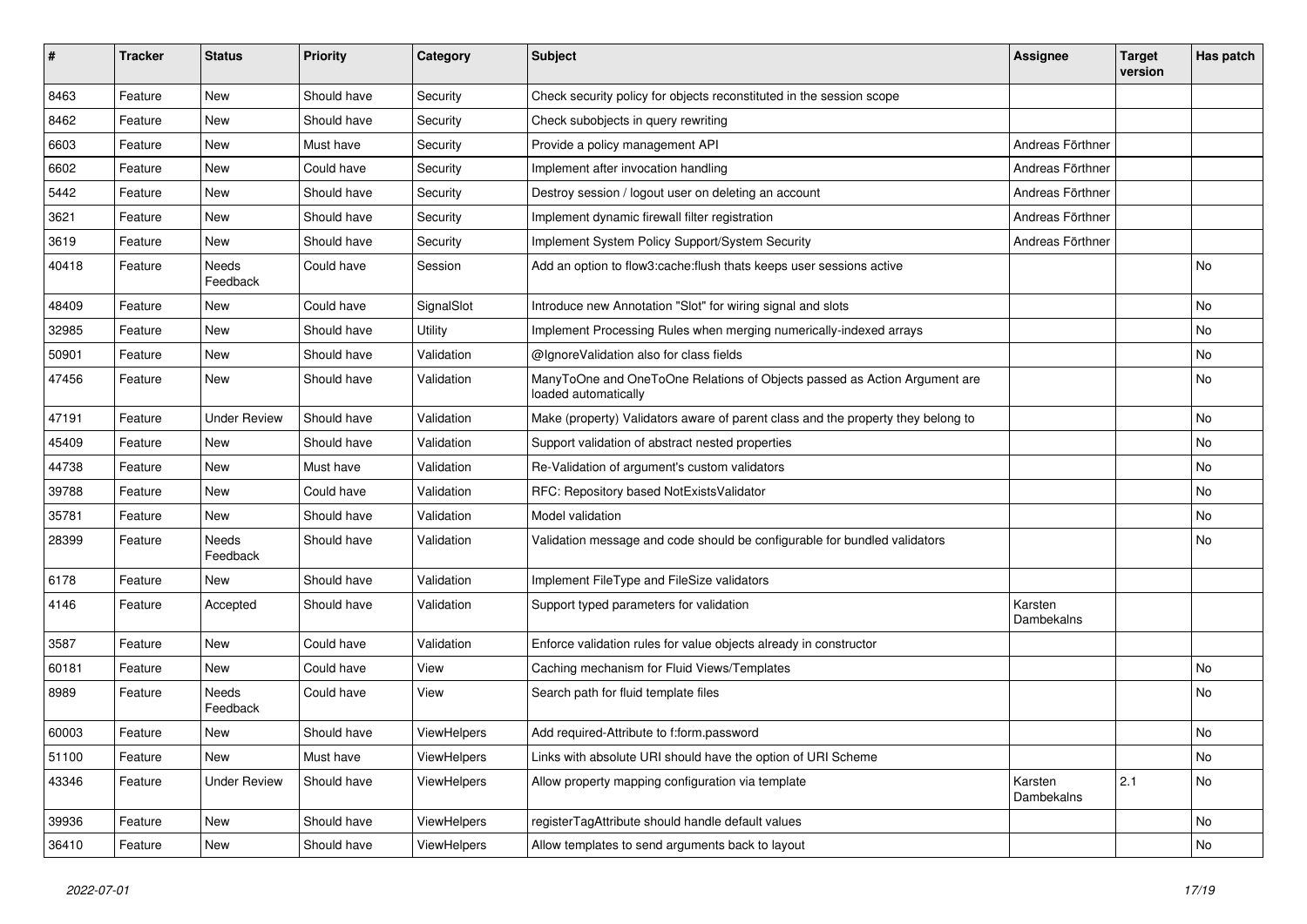| #     | <b>Tracker</b>   | <b>Status</b>       | <b>Priority</b> | Category    | <b>Subject</b>                                                                     | Assignee               | <b>Target</b><br>version | Has patch |
|-------|------------------|---------------------|-----------------|-------------|------------------------------------------------------------------------------------|------------------------|--------------------------|-----------|
| 5933  | Feature          | Accepted            | Should have     | ViewHelpers | Optional section rendering                                                         | Sebastian<br>Kurfuerst |                          | <b>No</b> |
| 3725  | Feature          | New                 | Could have      | ViewHelpers | <b>CSS Engine</b>                                                                  | Christian Müller       |                          | No        |
| 31955 | Feature          | <b>New</b>          | Should have     | Widgets     | f:uri.widget                                                                       |                        |                          | No        |
| 33258 | Major<br>Feature | Accepted            | Should have     |             | Implement support for Assetic                                                      |                        |                          | No        |
| 3585  | Major<br>Feature | <b>New</b>          | Should have     |             | Implement support for value objects                                                |                        |                          | No        |
| 58184 | Major<br>Feature | New                 | Should have     | Http        | HTTP request argument building for different use cases                             |                        |                          | <b>No</b> |
| 62292 | Major<br>Feature | <b>New</b>          | Should have     | 118n        | Support for entity translation                                                     |                        | 2.x                      | <b>No</b> |
| 56602 | Major<br>Feature | New                 | Should have     | Persistence | Handling Of Multi Identity Entities                                                |                        |                          | <b>No</b> |
| 58408 | Task             | <b>New</b>          | Should have     |             | Disable manualy persisting                                                         |                        |                          | <b>No</b> |
| 56237 | Task             | New                 | Should have     |             | in-line (Condition) ViewHelpers should not evaluate on parsing                     |                        |                          | No        |
| 55958 | Task             | <b>New</b>          | Should have     |             | RFC: Use PHP 5.4 closure features for direct ObjectAccess                          |                        |                          | No        |
| 54373 | Task             | New                 | Should have     |             | Rename Arrays::removeEmptyElementsRecursively to<br>removeNullElementsRecursively  |                        |                          |           |
| 52280 | Task             | <b>Under Review</b> | Should have     |             | Throw Exception if there is an array in PSR-0 autoload                             |                        |                          | Yes       |
| 51530 | Task             | New                 | Should have     |             | Improve speed of Files::readDirectoryRecursively using RecursiveDirectoryIterator? |                        |                          | No        |
| 51286 | Task             | New                 | Should have     |             | Custom error views should introduce a controller context somehow                   |                        |                          | No        |
| 51183 | Task             | <b>New</b>          | Should have     |             | CLI improvements                                                                   |                        |                          |           |
| 48296 | Task             | Needs<br>Feedback   | Should have     |             | Missing method in ExceptionHandlerInterface                                        |                        |                          | <b>No</b> |
| 47669 | Task             | New                 | Should have     |             | FormViewHelper does not define the default request method                          |                        |                          | No        |
| 47423 | Task             | <b>Under Review</b> | Could have      |             | Decouple TYPO3.Party from Flow                                                     | Christian Müller       |                          |           |
| 46091 | Task             | Needs<br>Feedback   | Should have     |             | Show source file name and position on exceptions during parsing                    |                        |                          | No        |
| 44078 | Task             | New                 | Should have     |             | Probably false behavior in symlinked environment                                   |                        |                          |           |
| 43930 | Task             | Needs<br>Feedback   | Should have     |             | Remove canRender() completely?!                                                    | Sebastian<br>Kurfuerst |                          | No        |
| 43071 | Task             | New                 | Should have     |             | Remove TOKENS for adding fallback teplates in B                                    |                        |                          | No        |
| 42743 | Task             | New                 | Should have     |             | Remove inline style for hidden form fields                                         |                        |                          | No        |
| 42550 | Task             | <b>Under Review</b> | Should have     |             | Add top-level .htaccess to block everything but Web                                | Karsten<br>Dambekalns  |                          | No        |